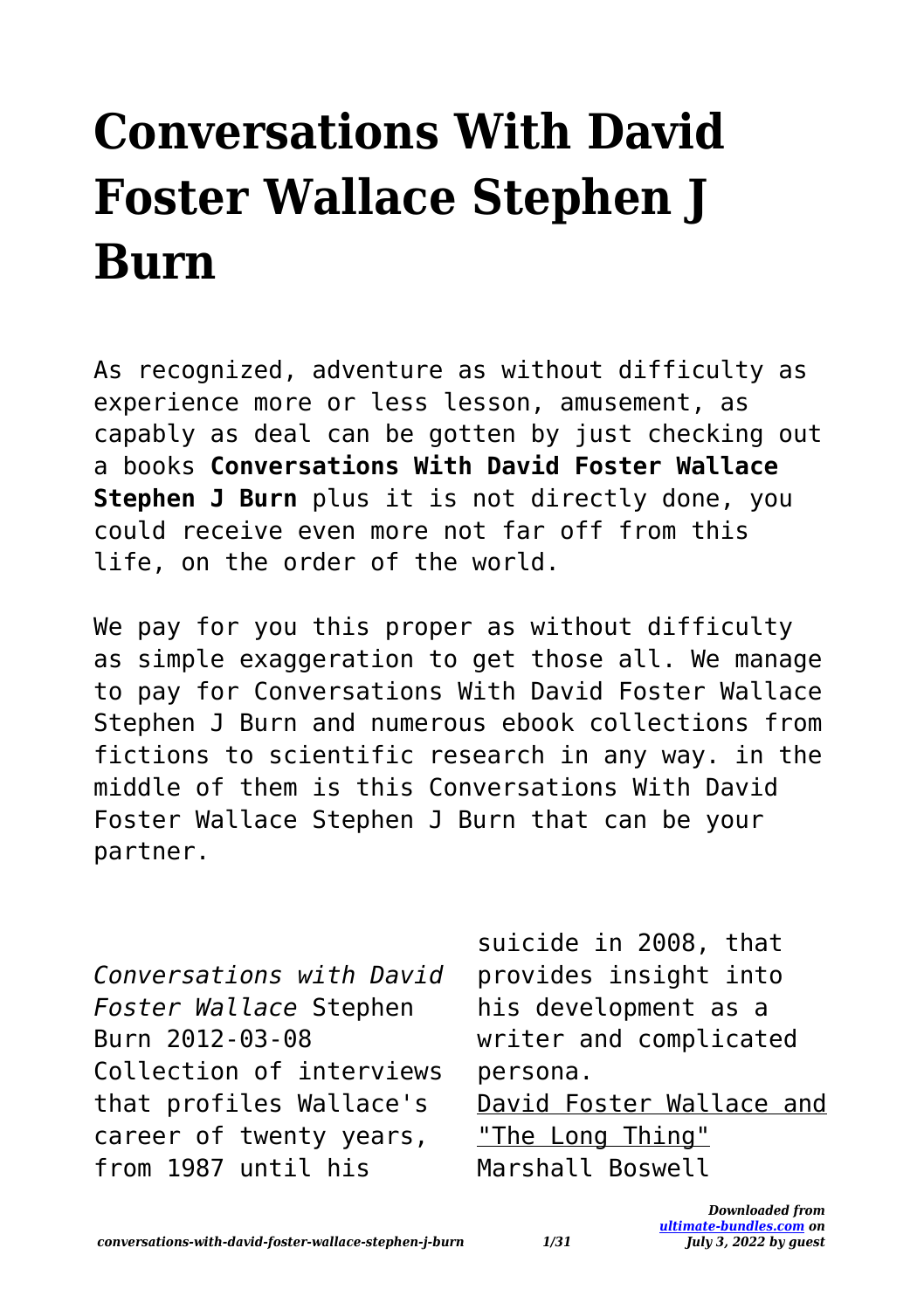2014-07-31 Of the twelve books David Foster Wallace published both during his lifetime and posthumously, only three were novels. Nevertheless, Wallace always thought of himself primarily as a novelist. From his college years at Amherst, when he wrote his first novel as part of a creative honors thesis, to his final days, Wallace was buried in a novel project, which he often referred to as "the Long Thing." Meanwhile, the short stories and journalistic assignments he worked on during those years he characterized as "playing hooky from a certain Larger Thing." Wallace was also a specific kind of novelist, devoted to producing a specific kind of novel, namely the omnivorous, cultureconsuming "encyclopedic" novel, as described in

1976 by Edward Mendelson in a ground-breaking essay on Thomas Pynchon's Gravity's Rainbow. David Foster Wallace and "The Long Thing" is a state-of-the art guide through Wallace's three major works, including the generation-defining Infinite Jest. These essays provide fresh new readings of each of Wallace's novels as well as thematic essays that trace out patterns and connections across the three works. Most importantly, the collection includes six chapters on Wallace's unfinished novel, The Pale King, which will prove to be foundational for future scholars of this important text. **The Legacy of David Foster Wallace** Samuel Cohen 2012-04-15 In this elegant volume, literary critics scrutinize the existing Wallace scholarship and at the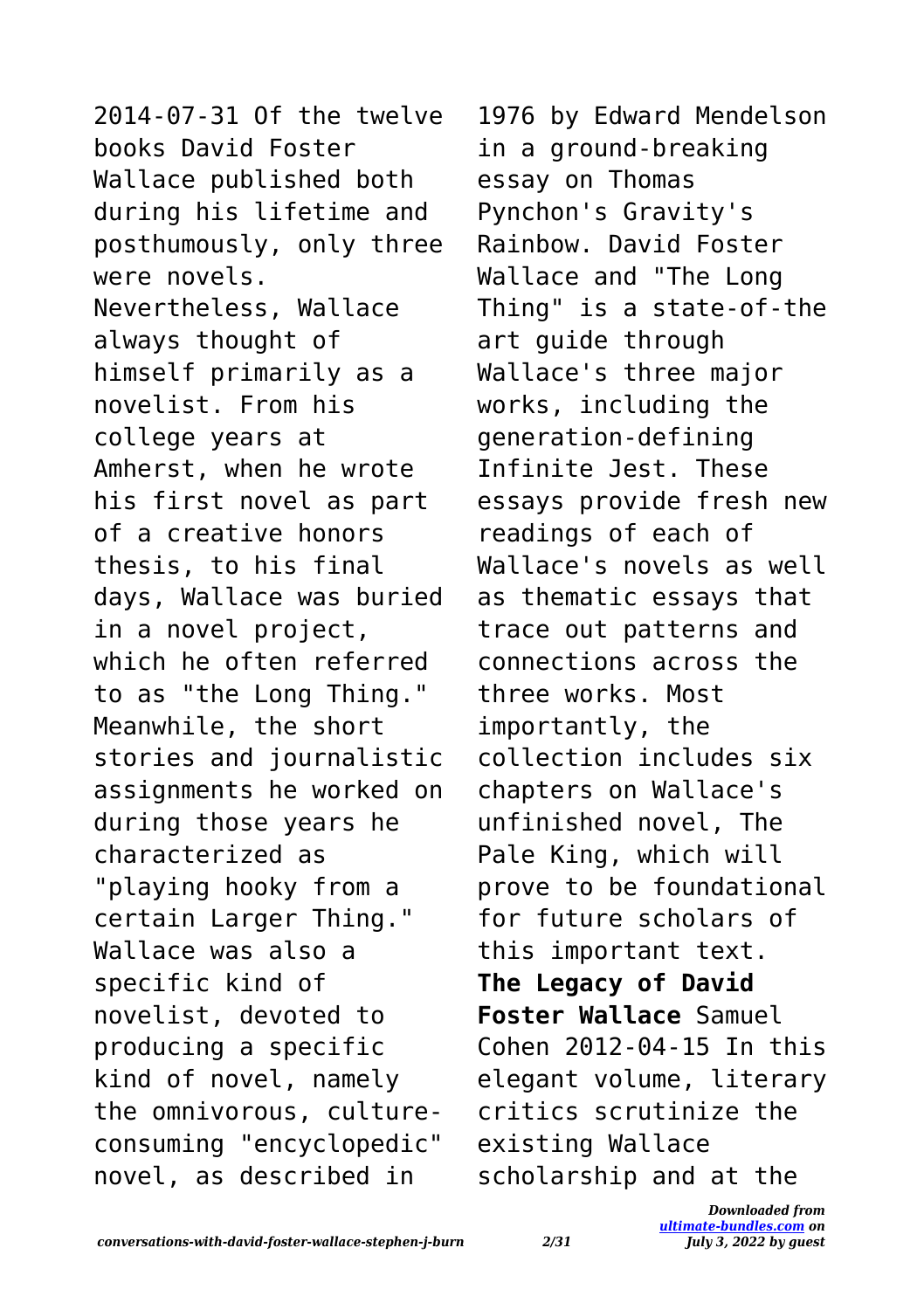same time pioneer new ways of understanding Wallace's fiction and journalism. In critical essays exploring a variety of topics—including Wallace's relationship to American literary history, his place in literary journalism, his complicated relationship to his postmodernist predecessors, the formal difficulties of his 1996 magnum opus Infinite Jest, his environmental imagination, and the "social life" of his fiction and nonfiction—contributors plumb sources as diverse as Amazon.com reader recommendations, professional book reviews, the 2009 Infinite Summer project, and the David Foster Wallace archive at the University of Texas's Harry Ransom Center. David Foster Wallace and "The Long Thing" Marshall Boswell

2014-07-31 State-of-theart guide to David Foster Wallace's fiction, focusing exclusively on his novels, The Broom of the System, Infinite Jest, and The Pale King. **Conversations with David Foster Wallace** Stephen J. Burn 2012-03-08 Across two decades of intense creativity, David Foster Wallace (1962-2008) crafted a remarkable body of work that ranged from unclassifiable essays, to a book about transfinite mathematics, to vertiginous fictions. Whether through essay volumes (A Supposedly Fun Thing I'll Never Do Again, Consider the Lobster), short story collections (Girl with Curious Hair, Brief Interviews with Hideous Men, Oblivion), or his novels (Infinite Jest, The Broom of the System), the luminous qualities of Wallace's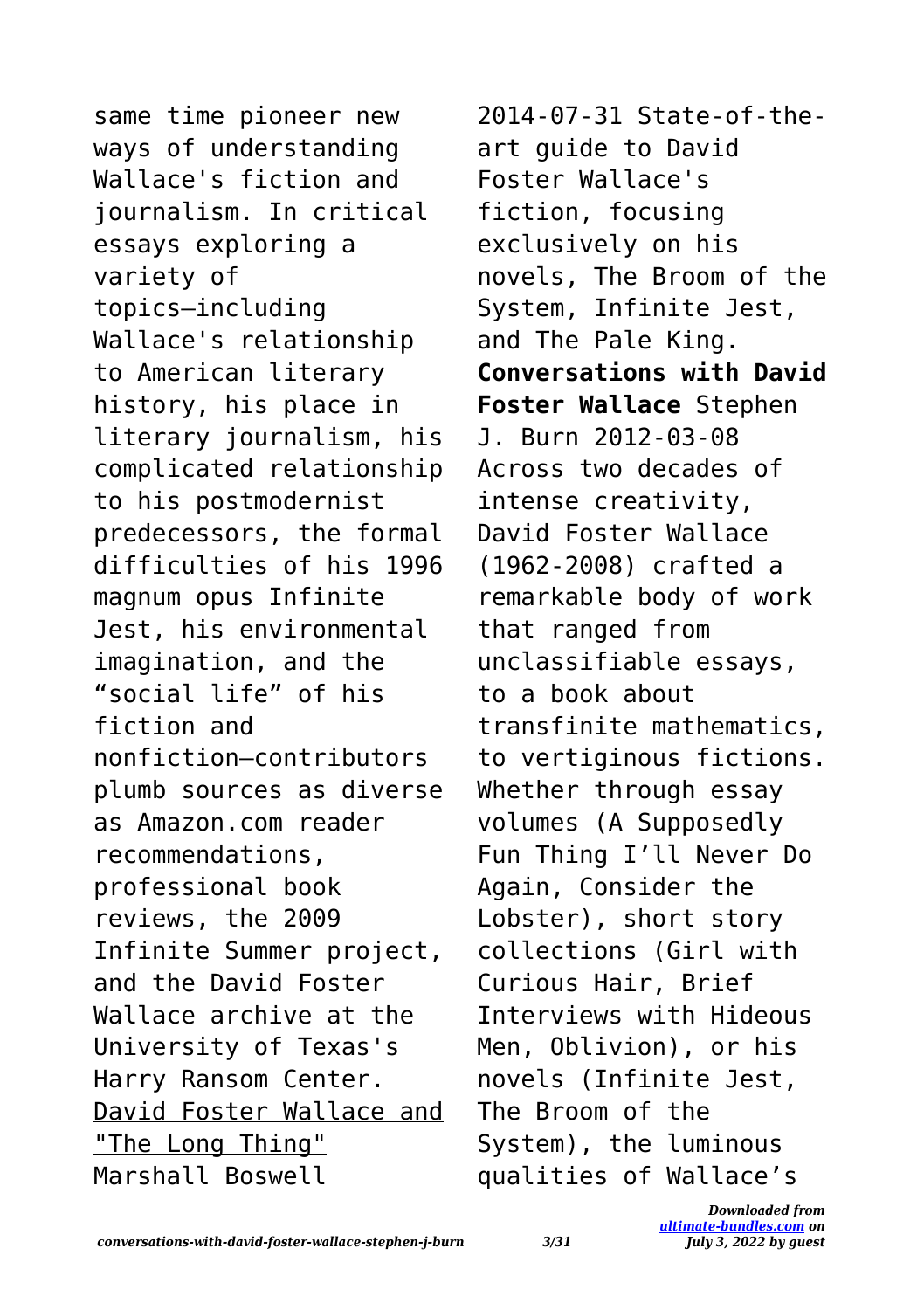work recalibrated our measures of modern literary achievement. Conversations with David Foster Wallace gathers twenty-two interviews and profiles that trace the arc of Wallace's career, shedding light on his omnivorous talent. Jonathan Franzen has argued that, for Wallace, an interview provided a formal enclosure in which the writer "could safely draw on his enormous native store of kindness and wisdom and expertise." Wallace's interviews create a wormhole in which an author's private theorizing about art spill into the public record. Wallace's best interviews are vital extra-literary documents, in which we catch him thinking aloud about his signature concerns—irony's magnetic hold on contemporary language,

the pale last days of postmodernism, the delicate exchange that exists between reader and writer. At the same time, his acute focus moves across MFA programs, his negotiations with religious belief, the role of footnotes in his writing, and his multifaceted conception of his work's architecture. Conversations with David Foster Wallace includes a previously unpublished interview from 2005, and a version of Larry McCaffery's influential Review of Contemporary Fiction interview with Wallace that has been expanded with new material drawn from the original raw transcript. *David Foster Wallace's Balancing Books* Jeffrey Severs 2017-01-03 What do we value? Why do we value it? And in a neoliberal age, can morality ever displace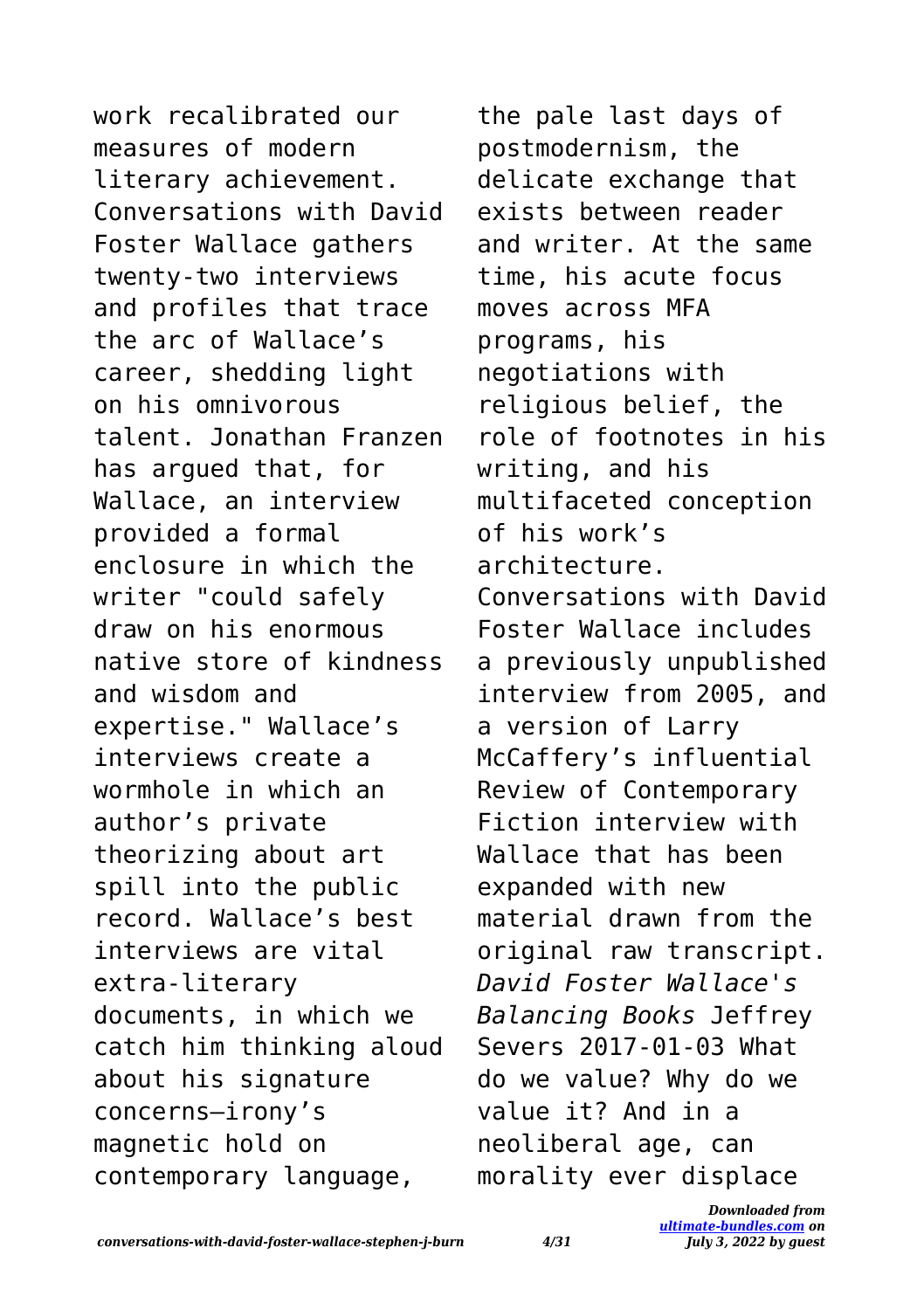money as the primary means of defining value? These are the questions that drove David Foster Wallace, a writer widely credited with changing the face of contemporary fiction and moving it beyond an emotionless postmodern irony. Jeffrey Severs argues in David Foster Wallace's Balancing Books that Wallace was also deeply engaged with the social, political, and economic issues of the twentieth and twenty-first centuries. A rebellious economic thinker, Wallace satirized the deforming effects of money, questioned the logic of the monetary system, and saw the world through the lens of value's many hidden and untapped meanings. In original readings of all of Wallace's fiction, from The Broom of the System and Infinite Jest to his story collections and

The Pale King, Severs reveals Wallace to be a thoroughly political writer whose works provide an often surreal history of financial crises and economic policies. As Severs demonstrates, the concept of value occupied the intersection of Wallace's major interests: economics, work, metaphysics, mathematics, and morality. Severs ranges from the Great Depression and the New Deal to the realms of finance, insurance, and taxation to detail Wallace's quest for balance and grace in a world of excess and entropy. Wallace showed characters struggling to place two feet on the ground and restlessly sought to "balance the books" of a chaotic culture. Explaining why Wallace's work has galvanized a new phase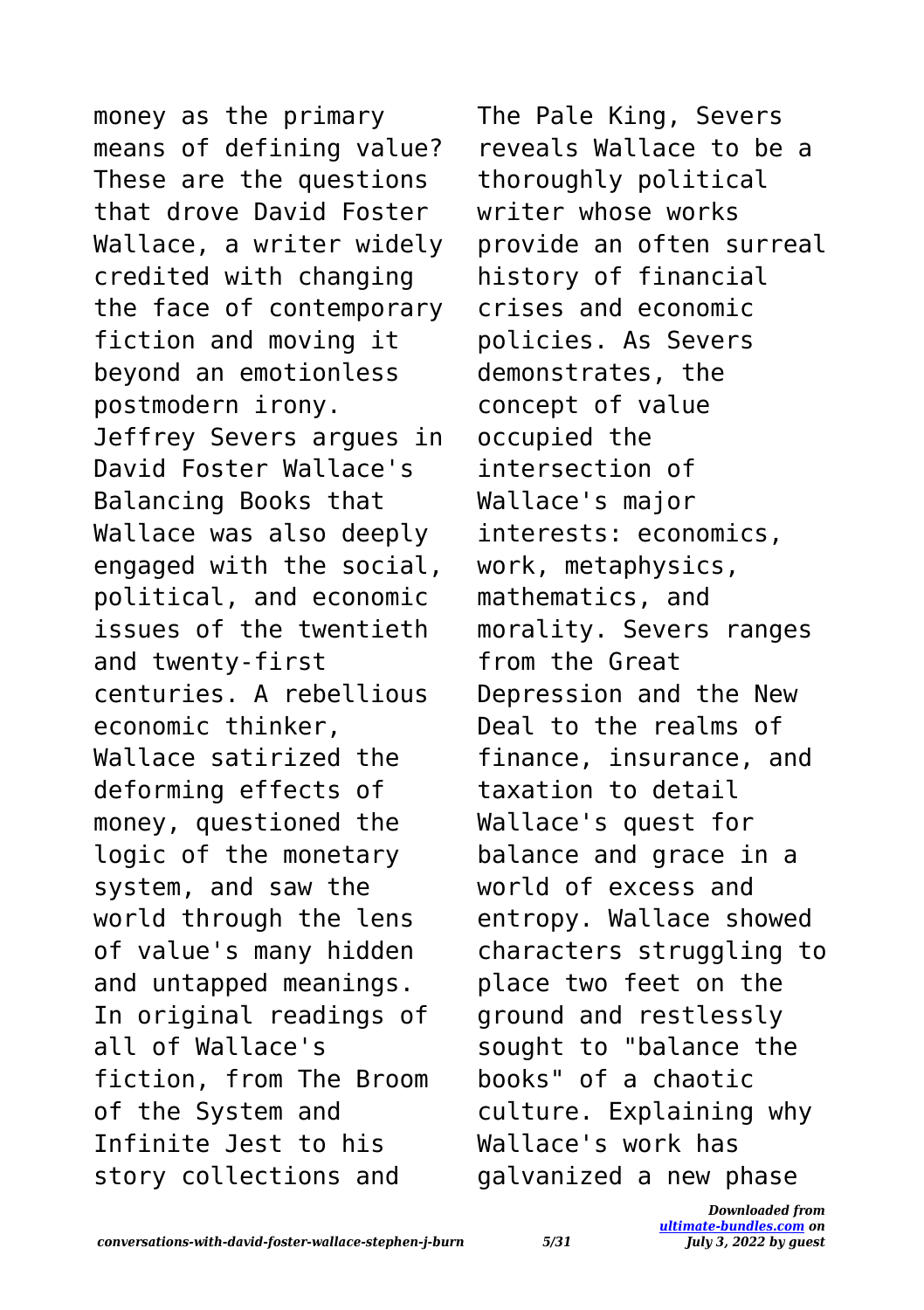in contemporary global literature, Severs draws connections to key Wallace forerunners Don DeLillo, Thomas Pynchon, and William Gaddis, as well as his successors—including Dave Eggers, Teddy Wayne, Jonathan Lethem, and Zadie Smith—interpreting Wallace's legacy in terms of finance, the gift, and office life. **New Media and the Transformation of Postmodern American Literature** Casey Michael Henry 2019-02-07 How has American literature after postmodernism responded to the digital age? Drawing on insights from contemporary media theory, this is the first book to explore the explosion of new media technologies as an animating context for contemporary American literature. Casey Michael Henry examines the intertwining

histories of new media forms since the 1970s and literary postmodernism and its aftermath, from William Gaddis's J R and Bret Easton Ellis's American Psycho through to David Foster Wallace's Infinite Jest. Through these histories, the book charts the ways in which print-based postmodern writing at first resisted new mass media forms and ultimately came to respond to them. *David Foster Wallace: The Last Interview* David Foster Wallace 2012-12-18 In intimate and eloquent interviews, including the last he gave before his suicide, the writer hailed by A.O. Scott of The New York Times as "the best mind of his generation" considers the state of modern America, entertainment and discipline, adulthood, literature, and his own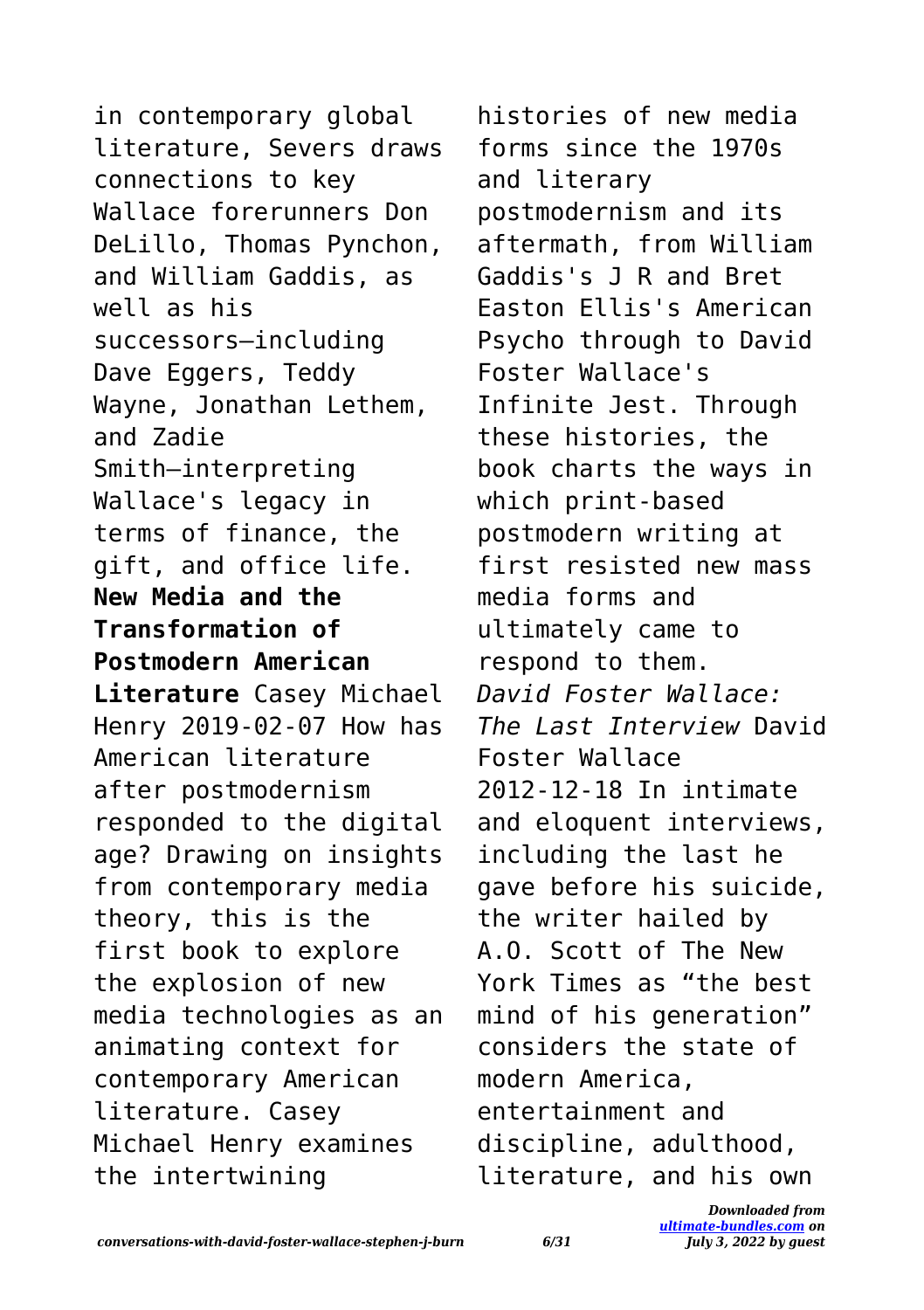inimitable writing style. In addition to Wallace's last interview, the volume features a conversation with Dave Eggers, a revealing Q&A with the magazine of his alma mater Amherst, his famous Salon interview with Laura Miller following the publication of Infinite Jest, and more. These conversations showcase and illuminate the traits for which Wallace remains so beloved: his incomparable humility and enormous erudition, his wit, sensitivity, and humanity. As he eloquently describes his writing process and motivations, displays his curiosity by time and again turning the tables on his interviewers, and delivers thoughtful, idiosyncratic views on literature, politics, entertainment and discipline, and the

state of modern America, a fuller picture of this remarkable mind is revealed. *Wallace*∏s *Dialects* Mary Shapiro 2020-05-14 Mary Shapiro explores the use of regional and ethnic dialects in the works of David Foster Wallace, not just as a device used to add realism to dialogue, but as a vehicle for important social commentary about the role language plays in our daily lives, how we express personal identity, and how we navigate social relationships. Wallace's Dialects straddles the fields of linguistic criticism and folk linguistics, considering which linguistic variables of Jewish-American English, African-American English, Midwestern, Southern, and Boston regional dialects were salient enough for Wallace to represent,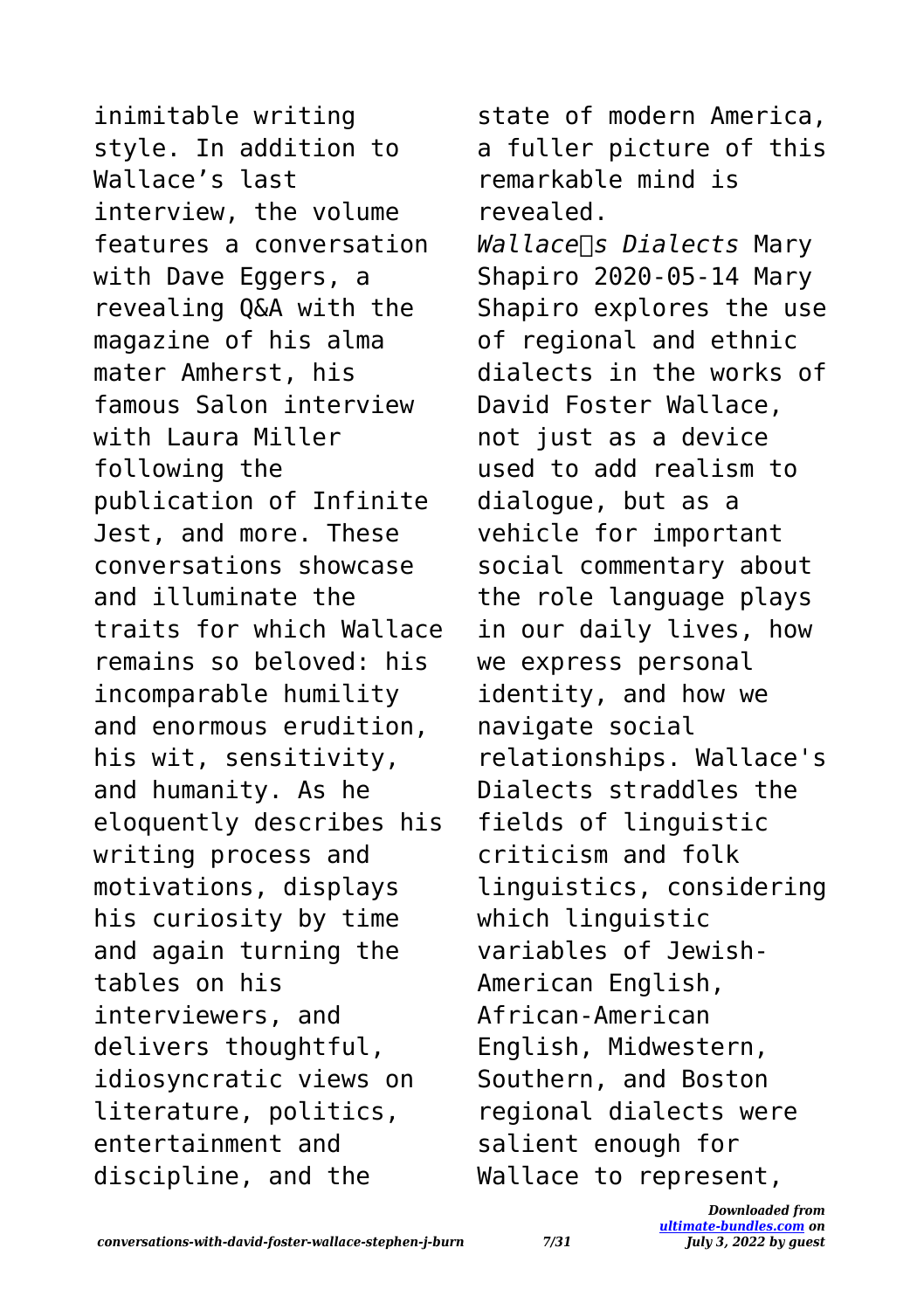and how he showed the intersectionality of these with gender and social class. Wallace's own use of language is examined with respect to how it encodes his identity as a white, male, economically privileged Midwesterner, while also foregrounding characteristic and distinctive idiolect features that allowed him to connect to readers across implied social boundaries. *The Art Fair* David Lipsky 2014-08-26 A poignant and painfully funny novel about the New York art world by the acclaimed author of Although of Course You End Up Becoming Yourself For two first-class years, Joan Freeley had it all: the perfect family, the best art dealer in Manhattan, and the admiration of famous friends. Her adoring husband and two handsome sons attended her first

gallery show in matching khakis and blue blazers. "An Interesting Talent Makes Its Debut," declared the New York Times. Then, as if her success were nothing more than a booking error, Joan's life got downgraded. A brutal divorce led to paintings too bitter to sell and a career stuck firmly in coach. Unable to see her suffer alone any longer, Joan's teenage son Richard leaves his father and older brother in Los Angeles and moves in to her one-bedroom apartment in SoHo. At the gallery openings where she used to be a star, Richard discovers just how much his mother's light has dimmed. She is an artist who is not showing—she might as well be invisible. To acknowledge her is to acknowledge the thin line between success and failure in a world as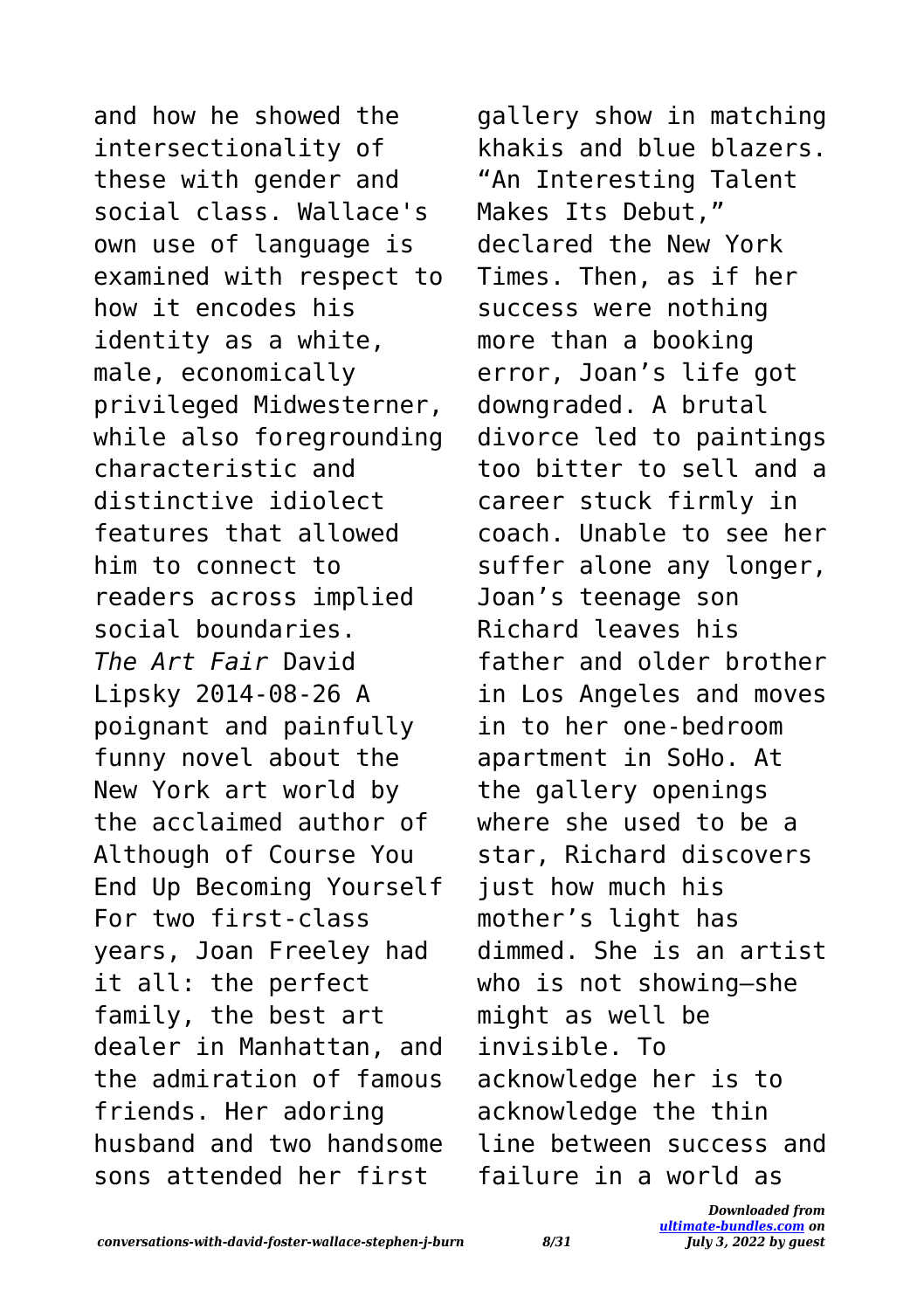superficial as it is intoxicating. Richard immediately devotes himself to returning his mother to her former glory. Everything about him—the clothes he wears, the jokes he makes, the college he attends—is calculated to boost Joan's reputation. But as the years go by and the galleries keep sending back her slides, Richard has to ask: Who wants Joan Freeley's resurrection more—him or her? And when will his own life start? **David Foster Wallace's Toxic Sexuality** Edward Jackson 2020-06-11 David Foster Wallace's Toxic Sexuality: Hideousness, Neoliberalism, Spermatics is the first full-length study of perhaps the most controversial aspect of Wallace's work – male sexuality. Departing from biographical accounts of Wallace's troubled relationship to

sex, the book offers new and engaging close readings of this vexed topic in both his fiction and non-fiction. Wallace consistently returns to images of sexual toxicity across his career to argue that, when it comes to sex, men are immutably hideous. He makes this argument by drawing on a variety of neoliberal logics and spermatic metaphors, which in their appeal to apparently neutral economic processes and natural bodily facts, forestall the possibility that men can change. The book therefore provides a revisionist account of Wallace's attitudes towards capitalism, as well as a critical dissection of his approach to masculinity and sexuality. In doing so, David Foster Wallace's Toxic Sexuality shows how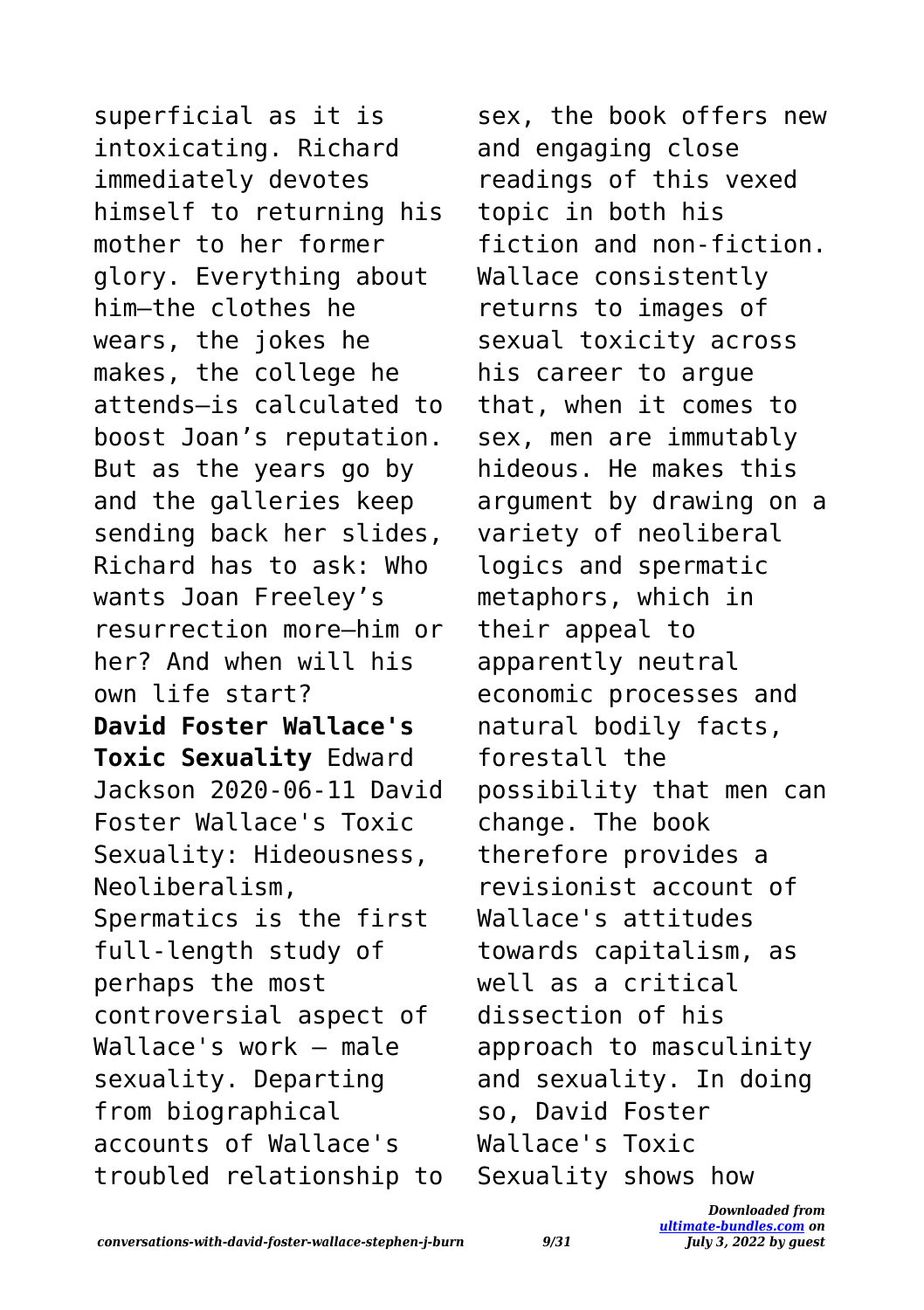Wallace can be considered a neoliberal writer, whose commitment to furthering male sexual toxicity is a disturbing but undeniable part of his literary project. *Infinite Jest* David Foster Wallace 2009-04-13 A gargantuan, mind-altering comedy about the Pursuit of Happiness in America Set in an addicts' halfway house and a tennis academy, and featuring the most endearingly screwed-up family to come along in recent fiction, Infinite Jest explores essential questions about what entertainment is and why it has come to so dominate our lives; about how our desire for entertainment affects our need to connect with other people; and about what the pleasures we choose say about who we are. Equal parts philosophical quest and

screwball comedy, Infinite Jest bends every rule of fiction without sacrificing for a moment its own entertainment value. It is an exuberant, uniquely American exploration of the passions that make us human - and one of those rare books that renew the idea of what a novel can do. "The next step in fiction...Edgy, accurate, and darkly witty...Think Beckett, think Pynchon, think Gaddis. Think." --Sven Birkerts, The Atlantic **Suicide Century** Andrew Bennett 2017-10-05 Suicide Century investigates suicide as a prominent theme in twentieth-century and contemporary literature. Andrew Bennett argues that with the waning of religious and legal prohibitions on suicide in the eighteenth and nineteenth centuries and the increasing influence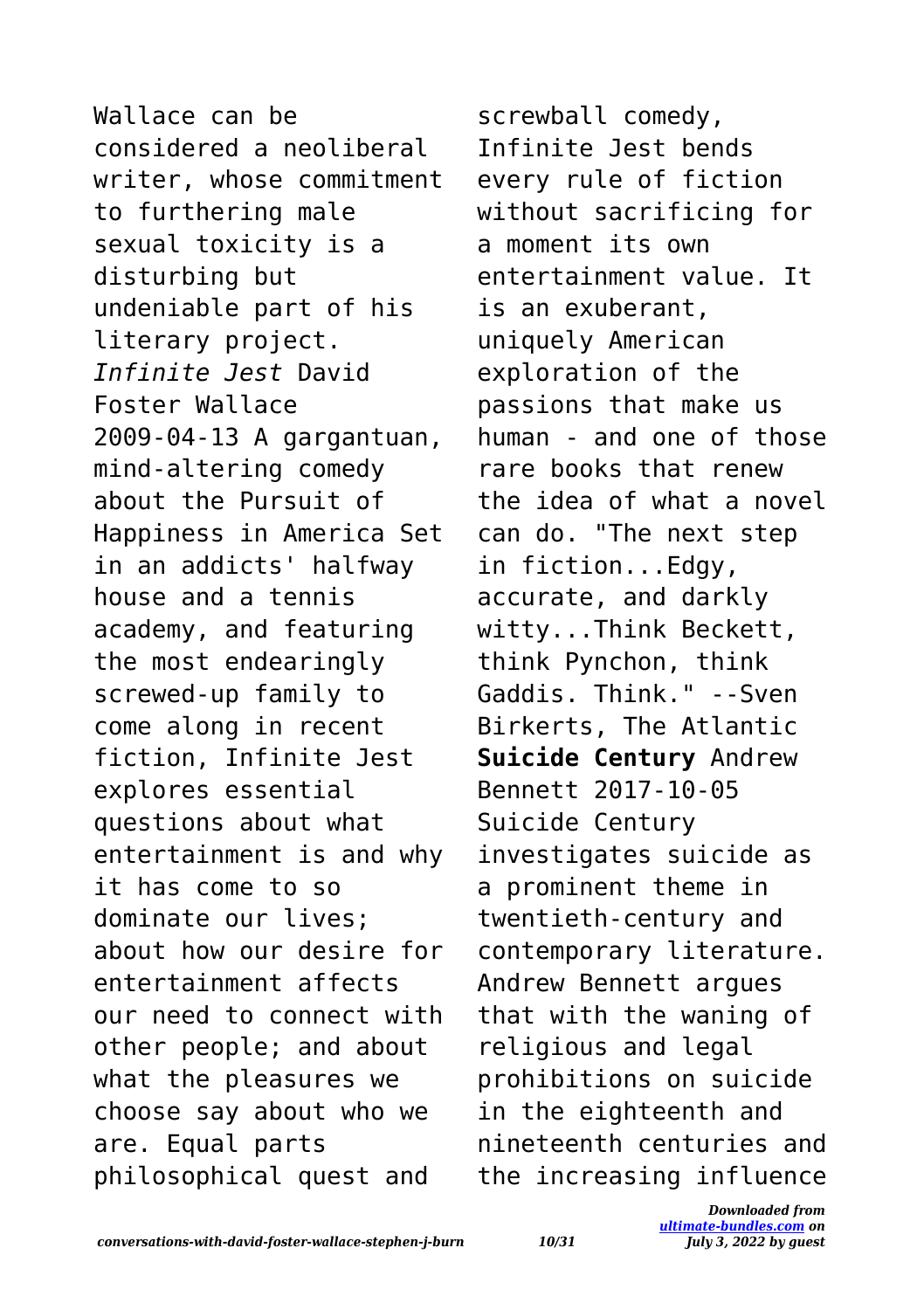of medical and sociological accounts of its causes and significance in the twentieth century, literature responds to the act and idea as an increasingly normalised but incessantly baffling phenomenon. Discussing works by a number of major authors from the long twentieth century, the book explores the way that suicide makes and unmakes subjects, assumes and disrupts meaning, induces and resists empathy, and insists on and makes inconceivable our understanding of ourselves and of others. Jonathan Franzen at the End of Postmodernism Stephen J. Burn 2011-10-27 Jonathan Franzen is one of the most influential, critically-significant and popular contemporary American novelists. This book is the first fulllength study of his work

and attempts to articulate where American fiction is headed after postmodernism. Stephen Burn provides a comprehensive analysis of each of Franzen's novels - from his early work to the major success of The Corrections identifying key sources, delineating important narrative strategies, and revealing how Franzen's themes are reinforced by each novel's structure. Supplementing this analysis with comparisons to key contemporaries, David Foster Wallace and Richard Powers, Burn suggests how Franzen's work is indicative of the direction of experimental American fiction in the wake of the so-called end of postmodernism. The Cambridge Companion to David Foster Wallace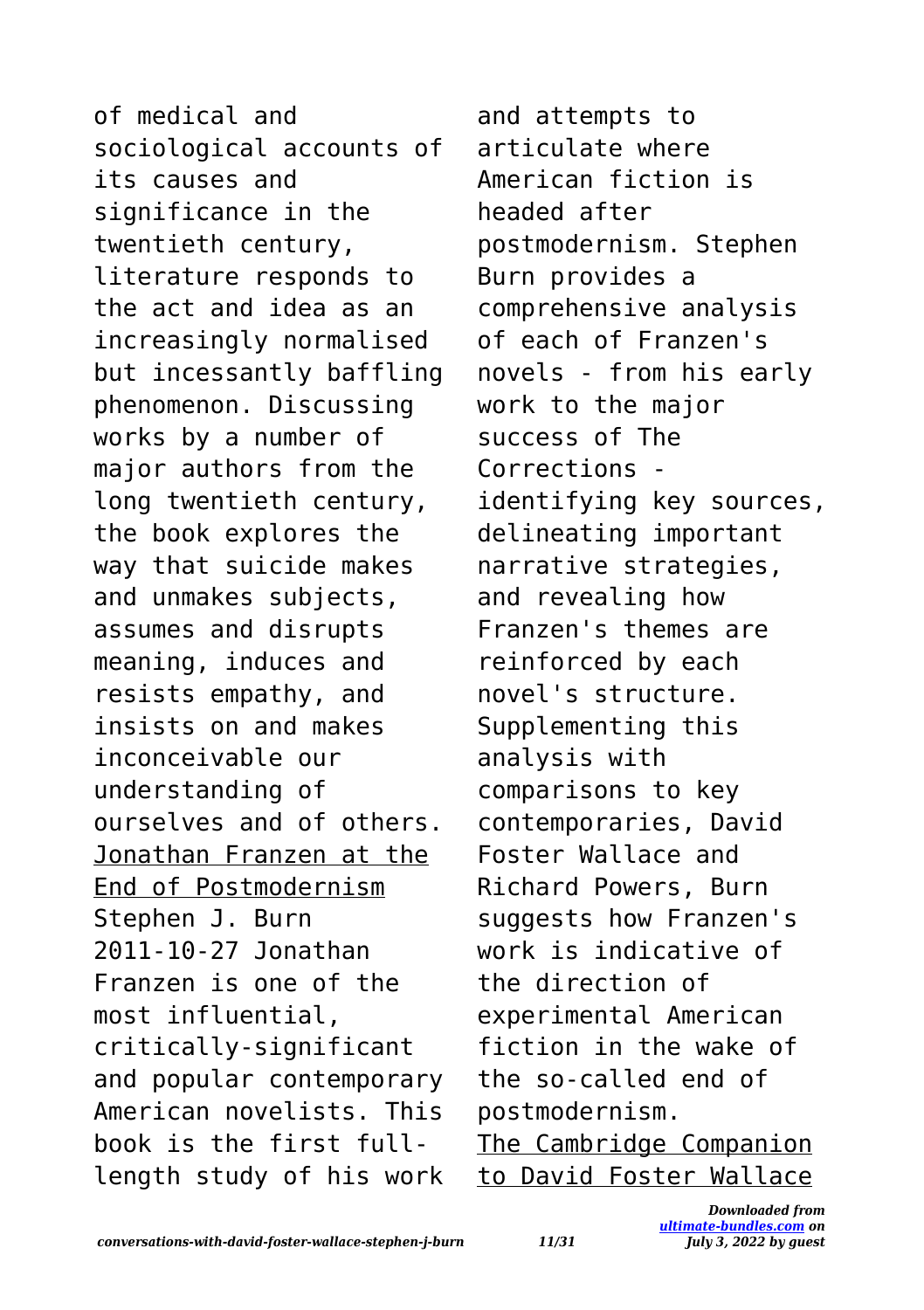Ralph Clare 2018-08-31 Best known for his masterpiece Infinite Jest, David Foster Wallace re-invented fiction and non-fiction for a generation with his groundbreaking and original work. Wallace's desire to blend formal innovation and selfreflexivity with the communicative and restorative function of literature resulted in works that appeal as much to a reader's intellect as they do emotion. As such, few writers in recent memory have quite matched his work's intense critical and popular impact. The essays in this Companion, written by top Wallace scholars, offer a historical and cultural context for grasping Wallace's significance, provide rigorous individual readings of each of his major works, whether story collections, nonfiction, or novels, and address the key themes and concerns of these works, including aesthetics, politics, religion and spirituality, race, and post-humanism. This wide-ranging volume is a necessary resource for understanding an author now widely regarded as one of the most influential and important of his time. *David Foster Wallace's Infinite Jest* Stephen J. Burn 2012-04-19 Infinite Jest has been hailed as one the great modern American novels and its author, David Foster Wallace, who committed suicide in 2008, as one of the most influential and innovative authors of the past 20 years. Don DeLillo called Infinite Jest a "threestage rocket to the future," a work "equal to the huge, babbling spin-out sweep of contemporary life,"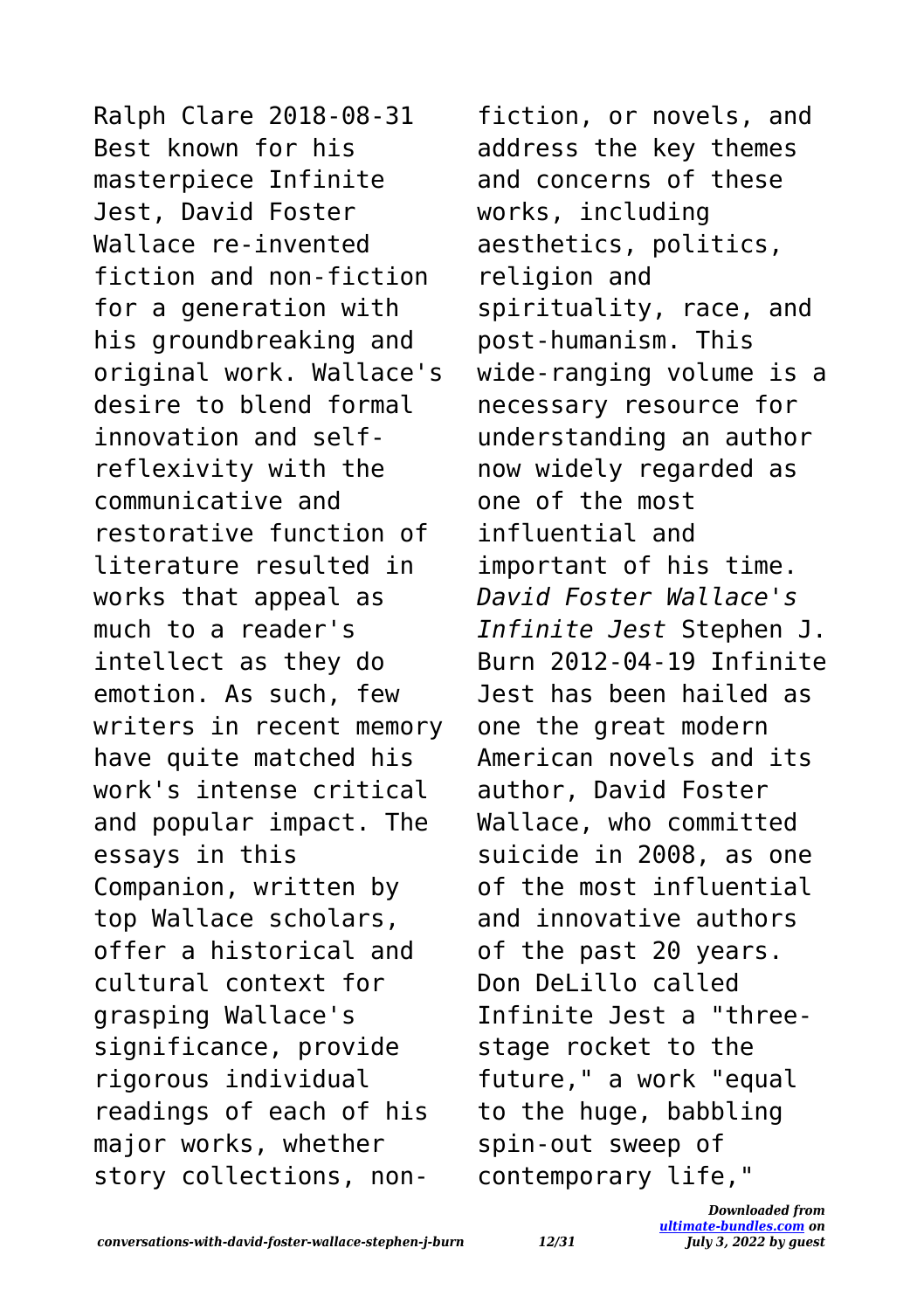while Time Magazine included Infinite Jest on its list of 100 Greatest Novels published between 1923-2006. David Foster Wallace's Infinite Jest: A Reader's Guide was the first book to be published on the novel and is a key reference for those who wish to explore further. Infinite Jest has become an exemplar for difficulty in contemporary Fiction-its 1,079 pages full of verbal invention, oblique narration, and a scattered, nonlinear, chronology. In this comprehensively revised second edition, Burn maps Wallace's influence on contemporary American fiction, outlines Wallace's poetics, and provides a full-length study of the novel, drawing out the most important themes and ideas, before surveying Wallace's post-Infinite

Jest output, including The Pale King. *The Art of Editing* Tim Groenland 2019-02-21 The place of the editor in literary production is an ambiguous and often invisible one, requiring close attention to publishing history and (often inaccessible) archival resources to bring it into focus. In The Art of Editing, Tim Groenland shows that the critical tendency to overlook the activities of editors and to focus on the solitary author figure neglects important elements of how literary works are acquired, developed and disseminated. Focusing on selected works of fiction by Raymond Carver and David Foster Wallace, authors who represent stylistic touchstones for US fiction of recent decades, Groenland presents two case studies of editorial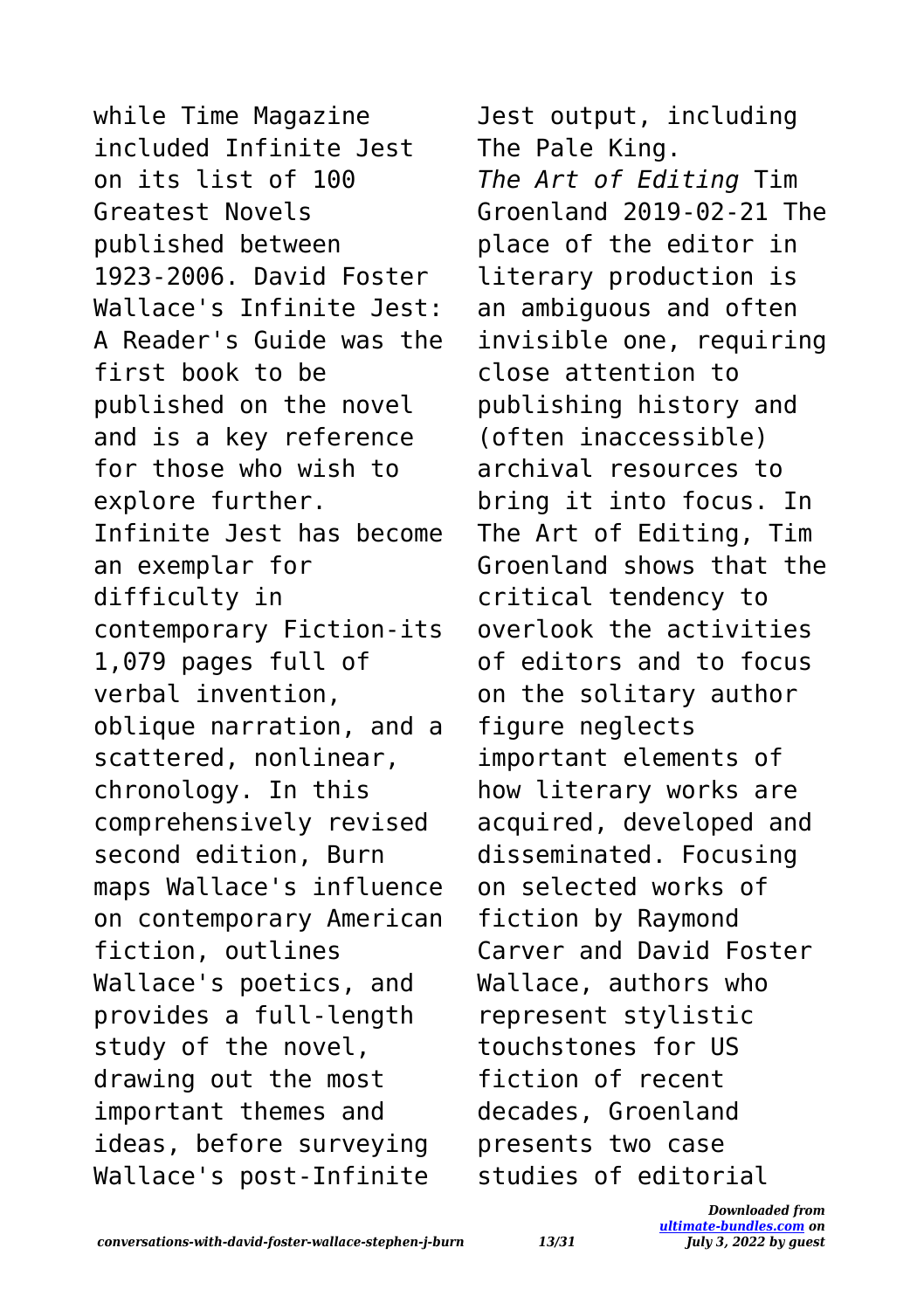collaboration. Carver's early stories were integral to the emergence of the Minimalist movement in the 1980s, while Wallace's novels marked a generational shift towards a more expansive, maximal mode of narrative. The role of their respective editors, however, is often overlooked. Gordon Lish's part in shaping the form of Carver's early stories remains under-explored; analyses of Wallace's fiction, meanwhile, tend to minimise Michael Pietsch's role from the creation of Infinite Jest during the mid-1990s until the present day. Drawing on extensive archival research as well as interviews with editors and collaborators, Groenland illuminates the complex and often conflicting forms of agency involved in the

genesis of these influential works. The energies and tensions of the editing process emerge as essential factors in the creation of fictions more commonly understood within the paradigm of solitary authorship. The mediating role of the editor is, Groenland argues, inseparable from the development, form, and reception of these works.

**The Moving Text** Garrick V. Allen 2018-06-30 Drawing upon the pioneering work of the British theologian David Brown who argues for a non-static, 'moving text' that reaches beyond the biblical canon, this volume brings together twelve interdisciplinary essays, as well as a response from Brown. With essays ranging from New Testament textual criticism to the fiction of David Foster Wallace,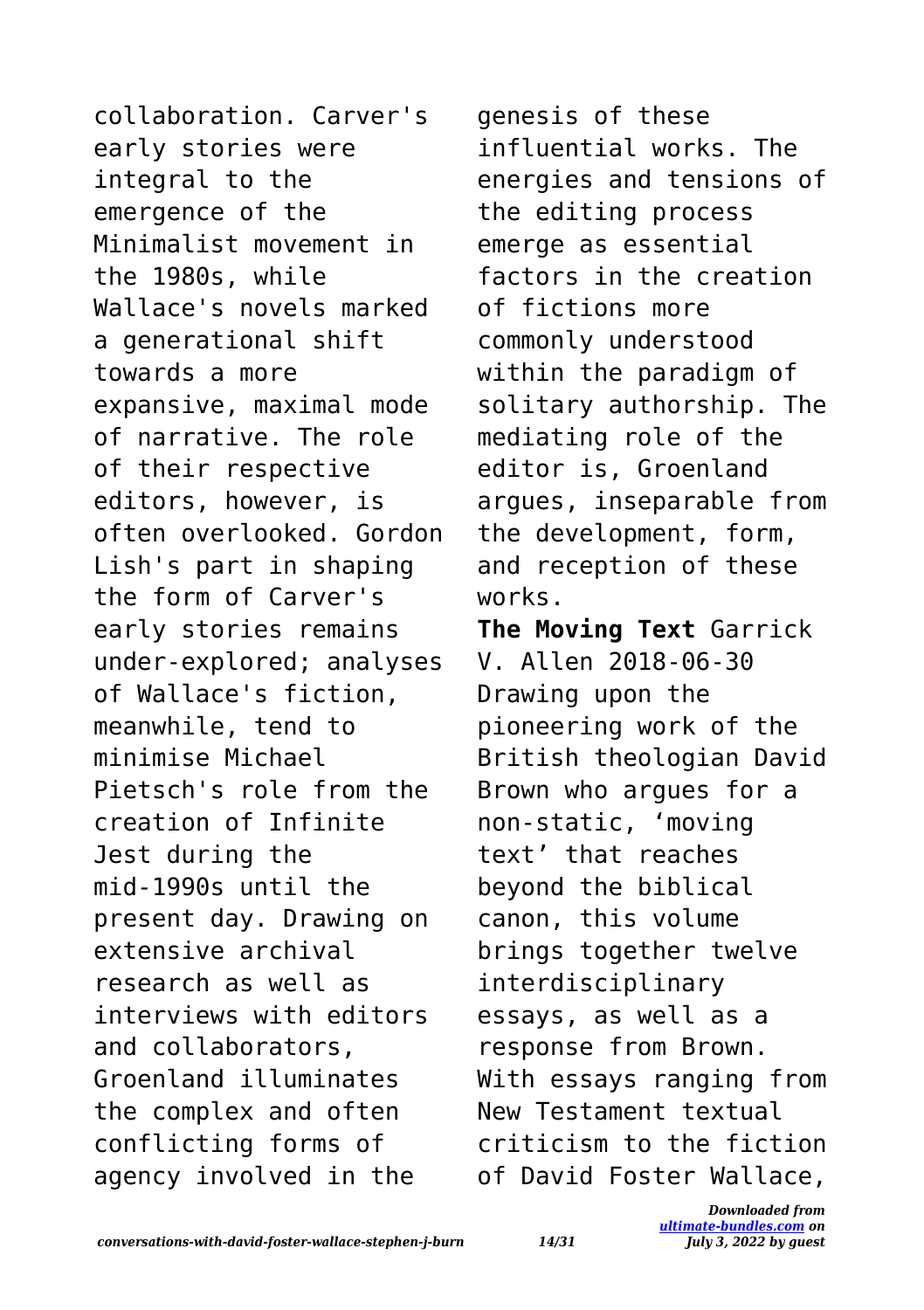The Moving Text provides an introduction to Brown and the Bible that will be of interest to undergraduate and postgraduate students, as well as specialists in a wide range of fields. Contributions include: Ian Boxall (The Catholic University of America) "From the Magi to Pilate's Wife: David Brown, Tradition and the Reception of Matthew's Text," Robert MacSwain (The University of the South) "David Brown and Eleonore Stump on Biblical Interpretation," Aaron Rosen (Rocky Mountain College) "Revisions of Sacrifice: Abraham in Art and Interfaith Dialogue," Dennis F. Kinlaw III (Houston Baptist University) "The Forms of Faith in Contemporary American Fiction". **A Companion to David Foster Wallace Studies**

Criticism of the work of David Foster Wallace has tended to be atomistic, focusing on a single aspect of individual works. A Companion to the Work of David Foster Wa ll ace is designed as a professional study of all of Wallace's creative work. This volume includes both thematic essays and focused examinations of each of his major works of fiction. **The Routledge Companion to Twenty-First Century Literary Fiction** Daniel O'Gorman 2019-01-15 The study of contemporary fiction is a fascinating yet challenging one. Contemporary fiction has immediate relevance to popular culture, the news, scholarly organizations, and education – where it is found on the syllabus in schools and universities – but it also offers challenges. What is 'contemporary'? How do

M. Boswell 2013-03-20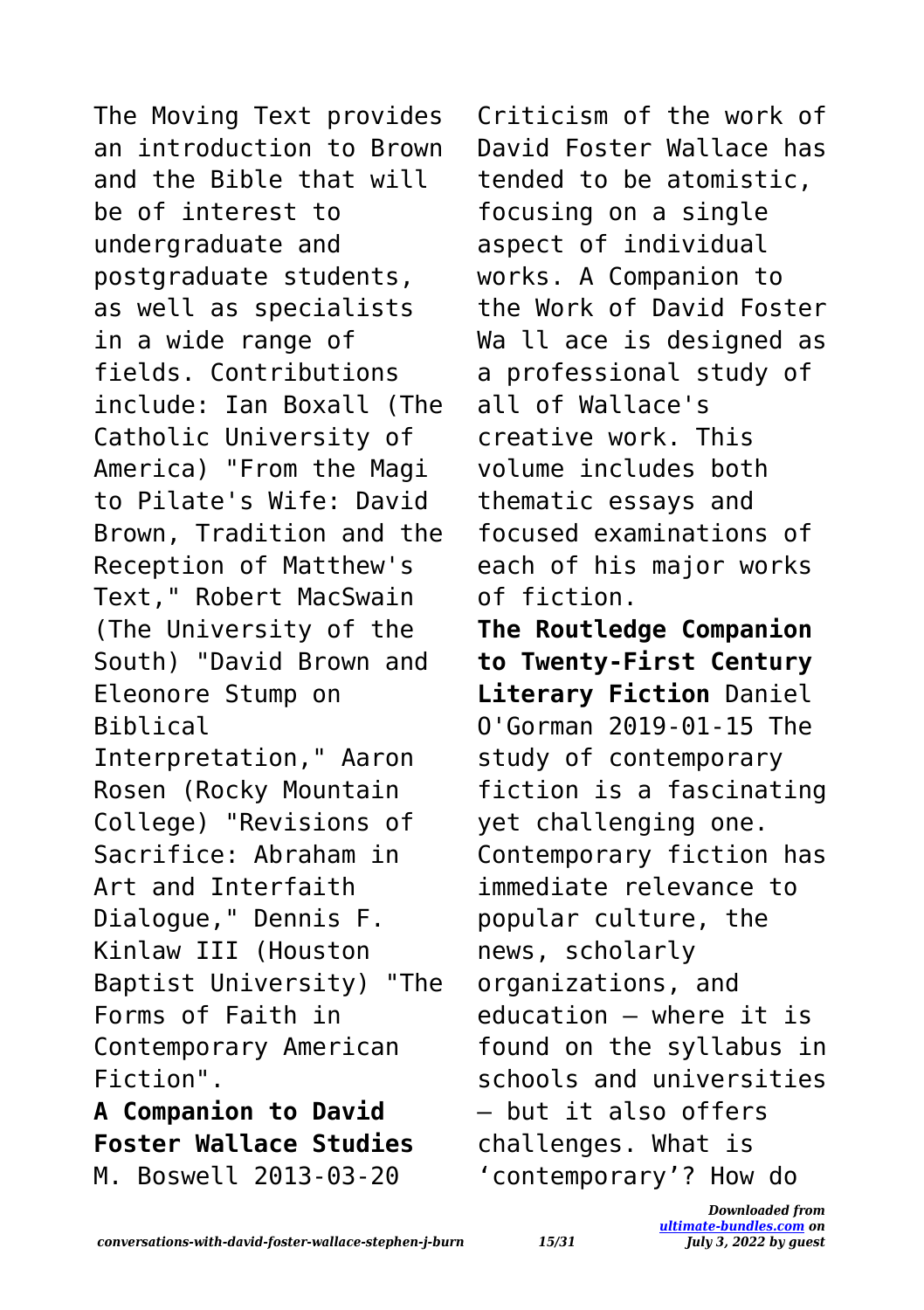we track cultural shifts and changes? The Routledge Companion to Twenty-First Century Literary Fiction takes on this challenge, mapping key literary trends from the year 2000 onwards, as the landscape of our century continues to take shape around us. A significant and central intervention into contemporary literature, this Companion offers essential coverage of writers who have risen to prominence since then, such as Hari Kunzru, Jennifer Egan, David Mitchell, Jonathan Lethem, Ali Smith, A. L. Kennedy, Hilary Mantel, Marilynne Robinson, and Colson Whitehead. Thirty-eight essays by leading and emerging international scholars cover topics such as: • Identity, including race, sexuality, class, and religion in the twenty-first century; •

The impact of technology, terrorism, activism, and the global economy on the modern world and modern literature; • The form and format of twentyfirst century literary fiction, including analysis of established genres such as the pastoral, graphic novels, and comedic writing, and how these have been adapted in recent years. Accessible to experts, students, and general readers, The Routledge Companion to Twenty-First Century Literary Fiction provides a map of the critical issues central to the discipline, as well as uncovering new perspectives and new directions for the development of the field. It is essential reading for anyone interested in the past, present, and future of contemporary literature. *Every Love Story Is a*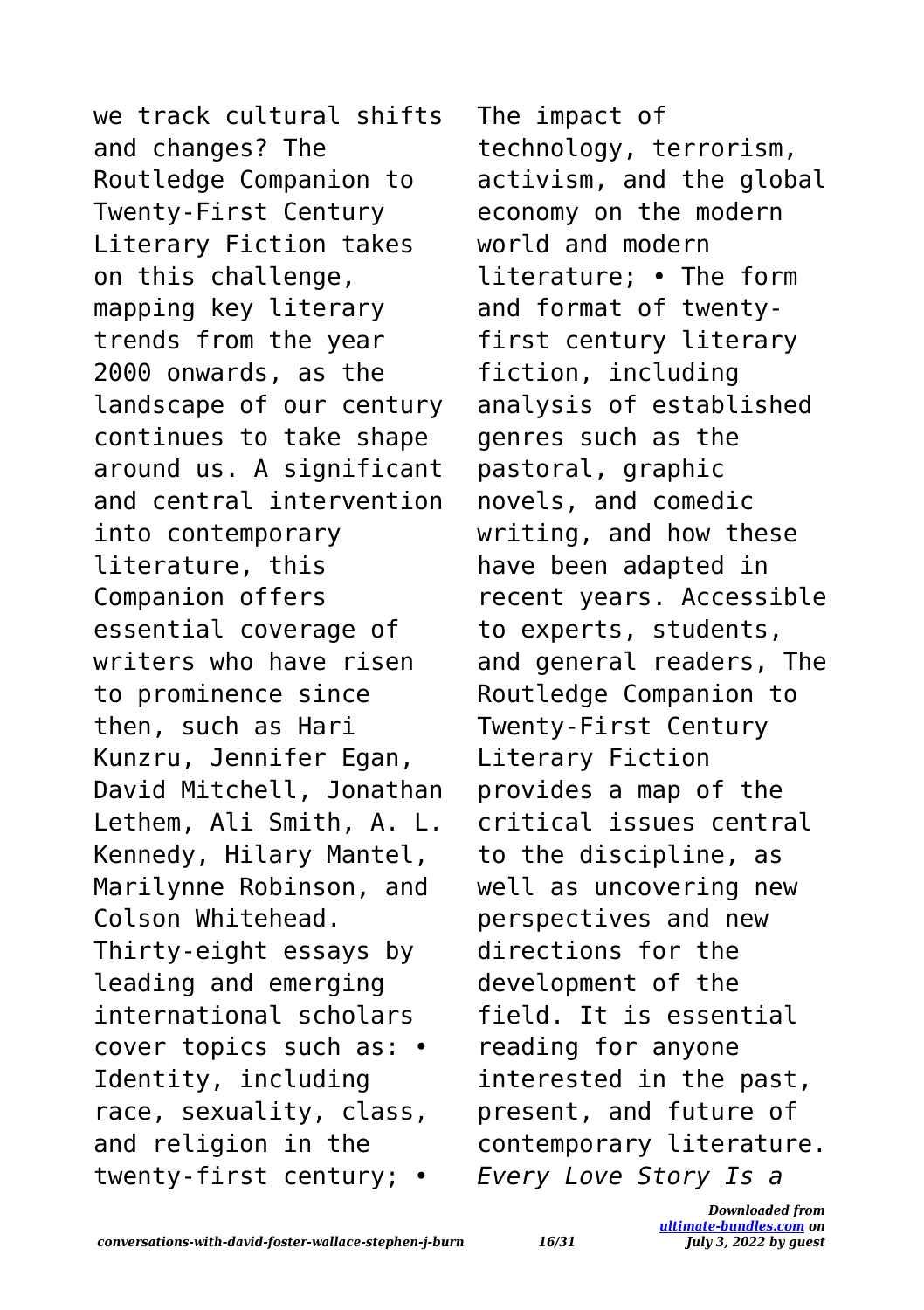*Ghost Story* D. T. Max 2013-08-27 The acclaimed New York Times–bestselling biography and "emotionally detailed portrait of the artist as a young man" (Michiko Kakutani, The New York Times) In the first biography of the iconic David Foster Wallace, D.T. Max paints the portrait of a man, selfconscious, obsessive and struggling to find meaning. If Wallace was right when he declared he was "frightfully and thoroughly conventional," it is only because over the course of his short life and stunning career, he wrestled intimately and relentlessly with the fundamental anxiety of being human. In his characteristic lucid and quick-witted style, Max untangles Wallace's anxious sense of self, his volatile and sometimes abusive

connection with women, and above all, his fraught relationship with fiction as he emerges with his masterpiece Infinite Jest. Written with the cooperation of Wallace's family and friends and with access to hundreds of unpublished letters, manuscripts and journals, this captivating biography unveils the life of the profoundly complicated man who gave voice to what we thought we could not say. Global Wallace Lucas Thompson 2018-06-28

David Foster Wallace is invariably seen as an emphatically American figure. Lucas Thompson challenges this consensus, arguing that Wallace's investments in various international literary traditions are central to both his artistic practice and his critique of US culture. Thompson shows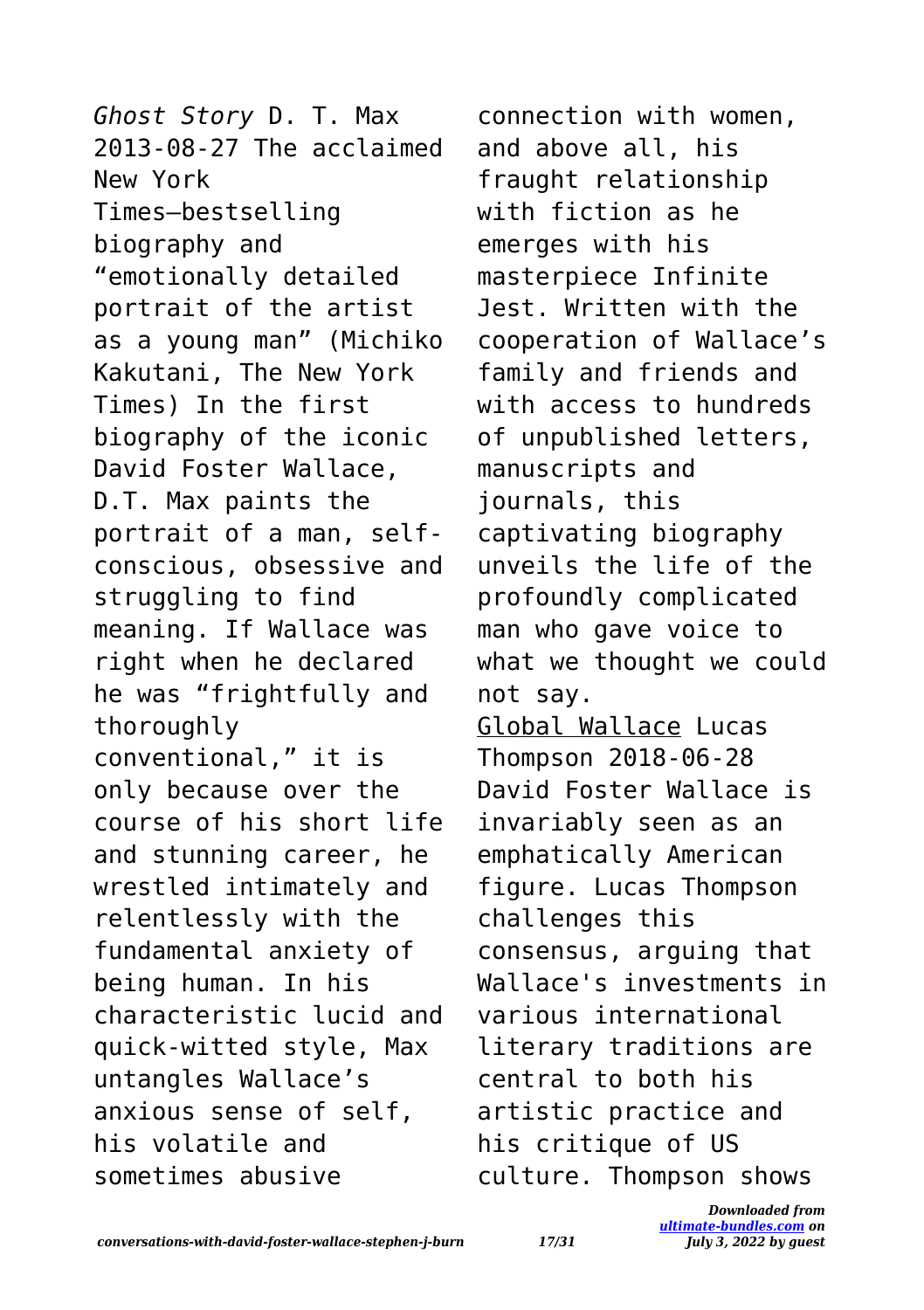how, time and again, Wallace's fiction draws on a diverse range of global texts, appropriating various forms of world literature in the attempt to craft fiction that critiques US culture from oblique and unexpected vantage points. Using a wide range of comparative case studies, and drawing on extensive archival research, Global Wallace reveals David Foster Wallace's substantial debts to such unexpected figures as Jamaica Kincaid, Julio Cortázar, Jean Rhys, Octavio Paz, Leo Tolstoy, Zbigniew Herbert, and Albert Camus, among many others. It also offers a more comprehensive account of the key influences that Wallace scholars have already perceived, such as Fyodor Dostoevsky, Franz Kafka, and Manuel Puig.

By reassessing Wallace's body of work in relation to five broadly construed geographic territories -- Latin America, Russia, Eastern Europe, France, and Africa -- the book reveals the mechanisms with which Wallace played particular literary traditions off one another, showing how he appropriated vastly different global texts within his own fiction. By expanding the geographic coordinates of Wallace's work in this way, Global Wallace reconceptualizes contemporary American fiction, as being embedded within a global exchange of texts and ideas. David Foster Wallace's Infinite Jest, Second Edition Stephen Burn 2012-04-19 Infinite Jest has been hailed as one the great modern American novels and its author, David Foster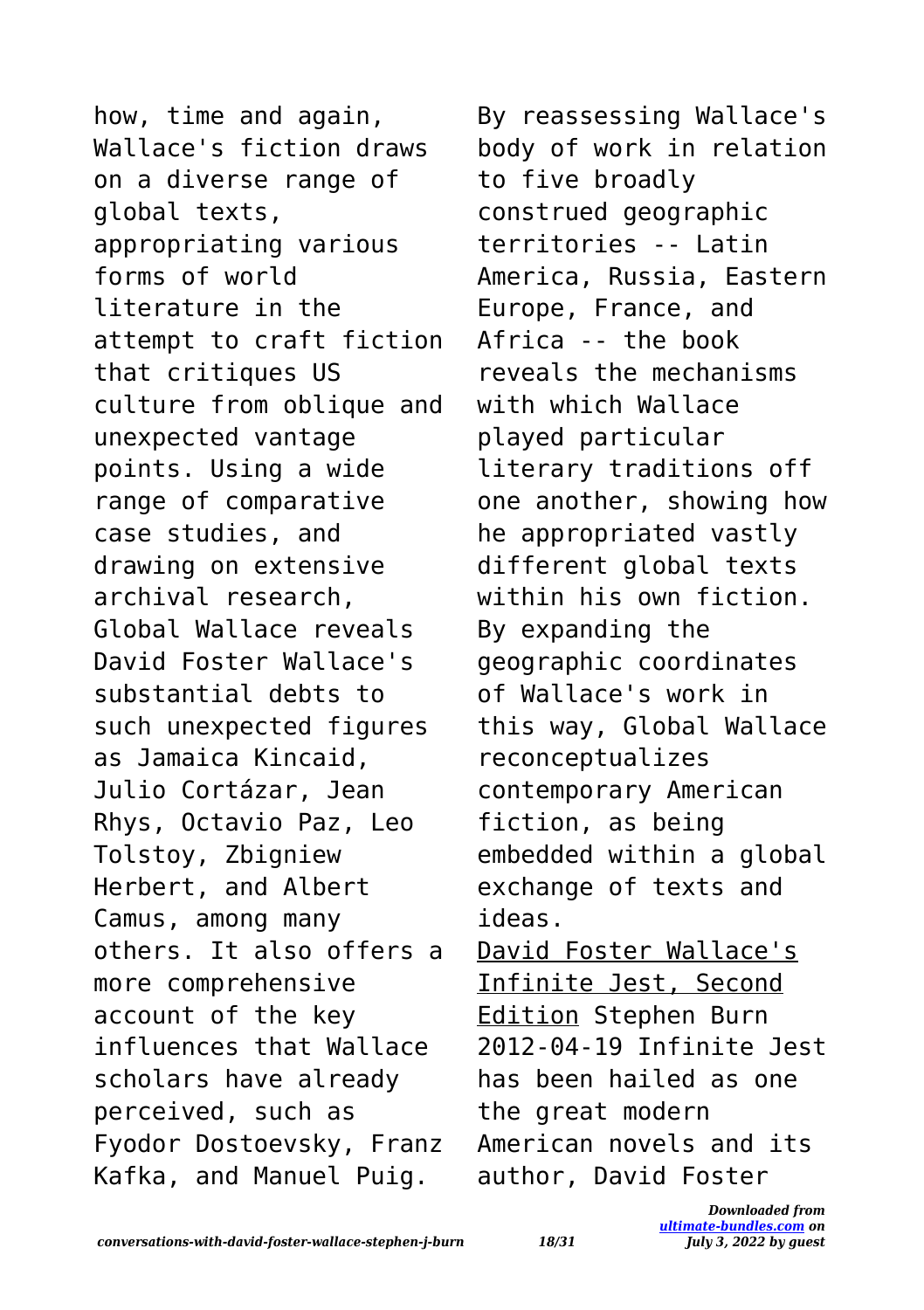Wallace, who committed suicide in 2008, as one of the most influential and innovative authors of the past 20 years. Don DeLillo called Infinite Jest a "threestage rocket to the future," a work "equal to the huge, babbling spin-out sweep of contemporary life," while Time Magazine included Infinite Jest on its list of 100 Greatest Novels published between 1923-2006. David Foster Wallace's Infinite Jest: A Reader's Guide was the first book to be published on the novel and is a key reference for those who wish to explore further. Infinite Jest has become an exemplar for difficulty in contemporary Fiction—its 1,079 pages full of verbal invention, oblique narration, and a scattered, nonlinear, chronology. In this

comprehensively revised second edition, Burn maps Wallace's influence on contemporary American fiction, outlines Wallace's poetics, and provides a full-length study of the novel, drawing out the most important themes and ideas, before surveying Wallace's post-Infinite Jest output, including The Pale King. The Pale King David Foster Wallace 2011-04-15 The agents at the IRS Regional Examination Center in Peoria, Illinois, appear ordinary enough to newly arrived trainee David Foster Wallace. But as he immerses himself in a routine so tedious and repetitive that new employees receive boredom-survival training, he learns of the extraordinary variety of personalities drawn to this strange calling. And he has arrived at a moment when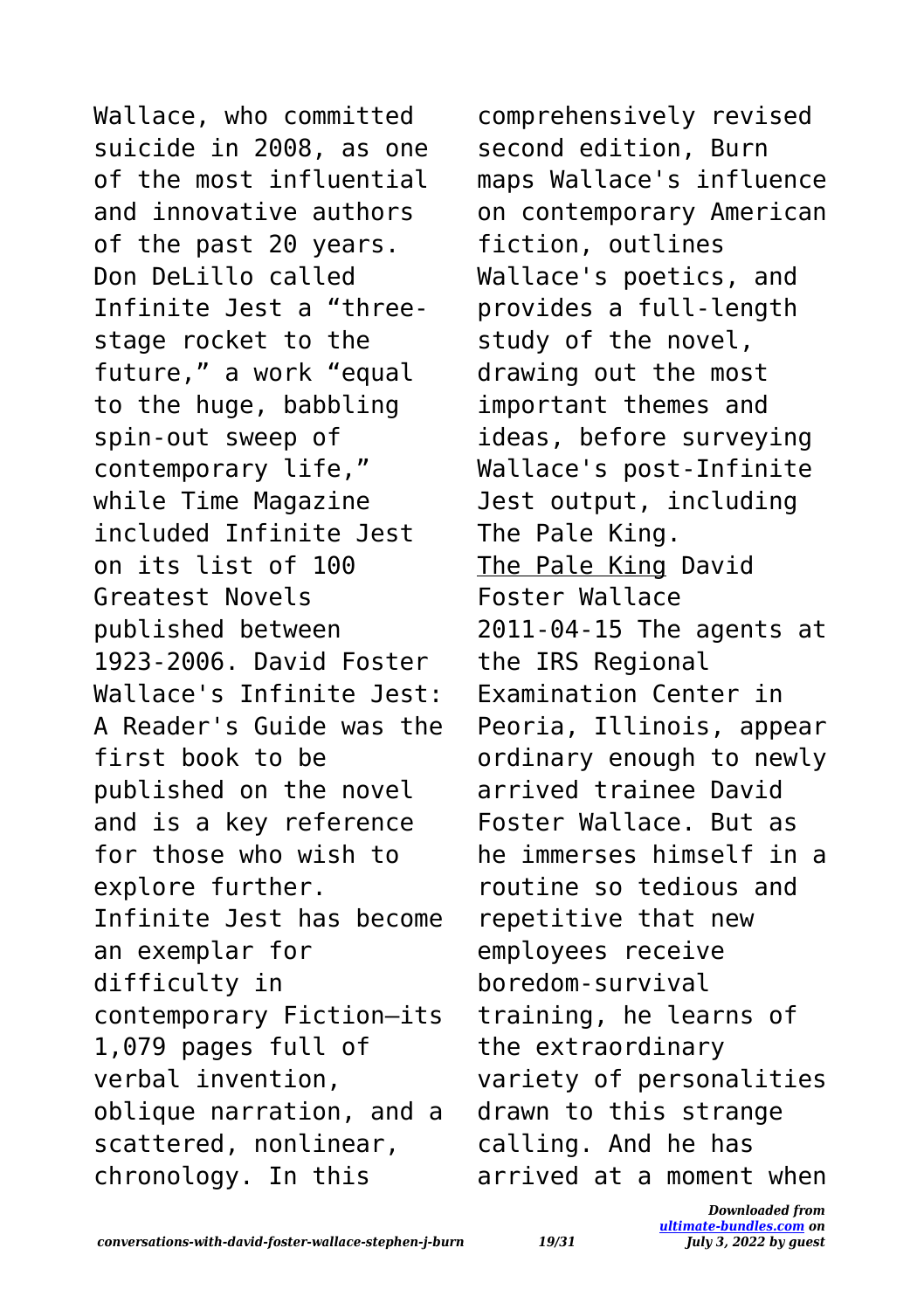forces within the IRS are plotting to eliminate even what little humanity and dignity the work still has. The Pale King remained unfinished at the time of David Foster Wallace's death, but it is a deeply compelling and satisfying novel, hilarious and fearless and as original as anything Wallace ever undertook. It grapples directly with ultimate questions--questions of life's meaning and of the value of work and society--through characters imagined with the interior force and generosity that were Wallace's unique gifts. Along the way it suggests a new idea of heroism and commands infinite respect for one of the most daring writers of our time. *Depression and Dysphoria in the Fiction of David Foster Wallace* Rob Mayo 2021-01-03 Depression

and Dysphoria in the Fiction of David Foster Wallace is the first full-length study of this critically overlooked theme, addressing a major gap in Wallace studies. Wallace has long been recognised as a 'depression laureate' inheriting a mantle previously held by Sylvia Plath due to the frequent and remarkable depictions of depressed characters in his fiction. However, this book resists taking Wallace's fiction at face value and instead situates close reading of his complex fictions in theoretical dialogue both with philosophical and theoretical texts and with contemporary authors and infl uences. This book explores Wallace's complex engagement with philosophical and medical ideas of emotional suffering and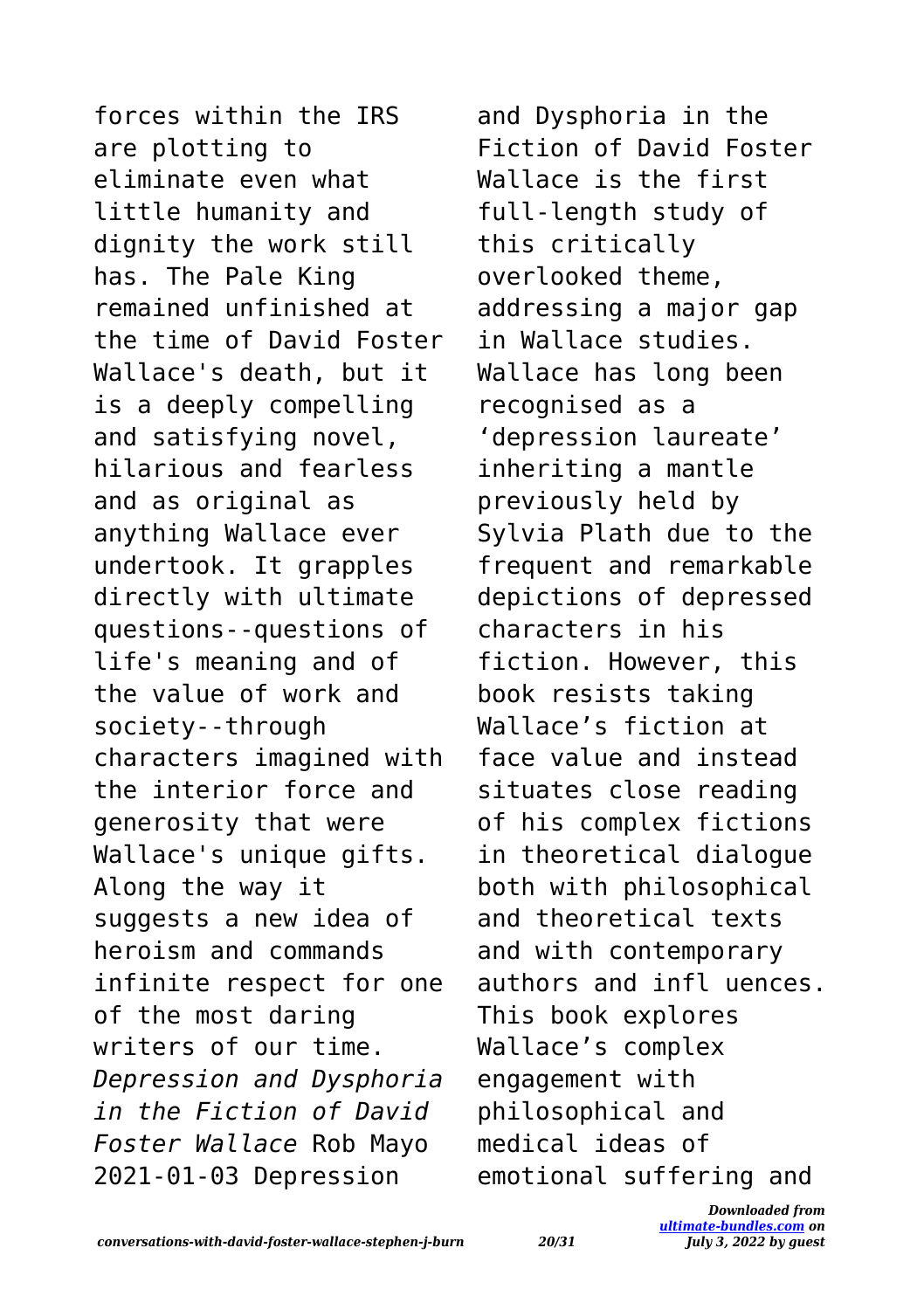demonstrates how this evolves over his career. The shifts in Wallace's thematic focus on various forms of dysphoria, including heartache, loneliness, boredom, and anxiety, as well as depression, correspond to an increasingly pessimistic philosophy underlying his fiction. **Brief Interviews with Hideous Men** David Foster Wallace 2009-09-24 In this thought-provoking and playful short story collection, David Foster Wallace nudges at the boundaries of fiction with inimitable wit and seductive intelligence. Wallace's stories present a world where the bizarre and the banal are interwoven and where hideous men appear in many guises. Among the stories are 'The Depressed Person,' a dazzling and blackly humorous portrayal of a woman's mental state;

'Adult World,' which reveals a woman's agonized consideration of her confusing sexual relationship with her husband; and 'Brief Interviews with Hideous Men,' a dark, hilarious series of imagined interviews with men on the subject of their relations with women. Wallace delights in leftfield observation, mining the absurd, the surprising, and the illuminating from every situation. This collection will enthrall DFW fans, and provides a perfect introduction for new readers. *Text & Presentation, 2017* Jay Malarcher 2018-03-08 Presenting some of the best work from the 2017 Comparative Drama Conference at Rollins College in Winter Park, Florida, this collection highlights the latest research in comparative drama, performance and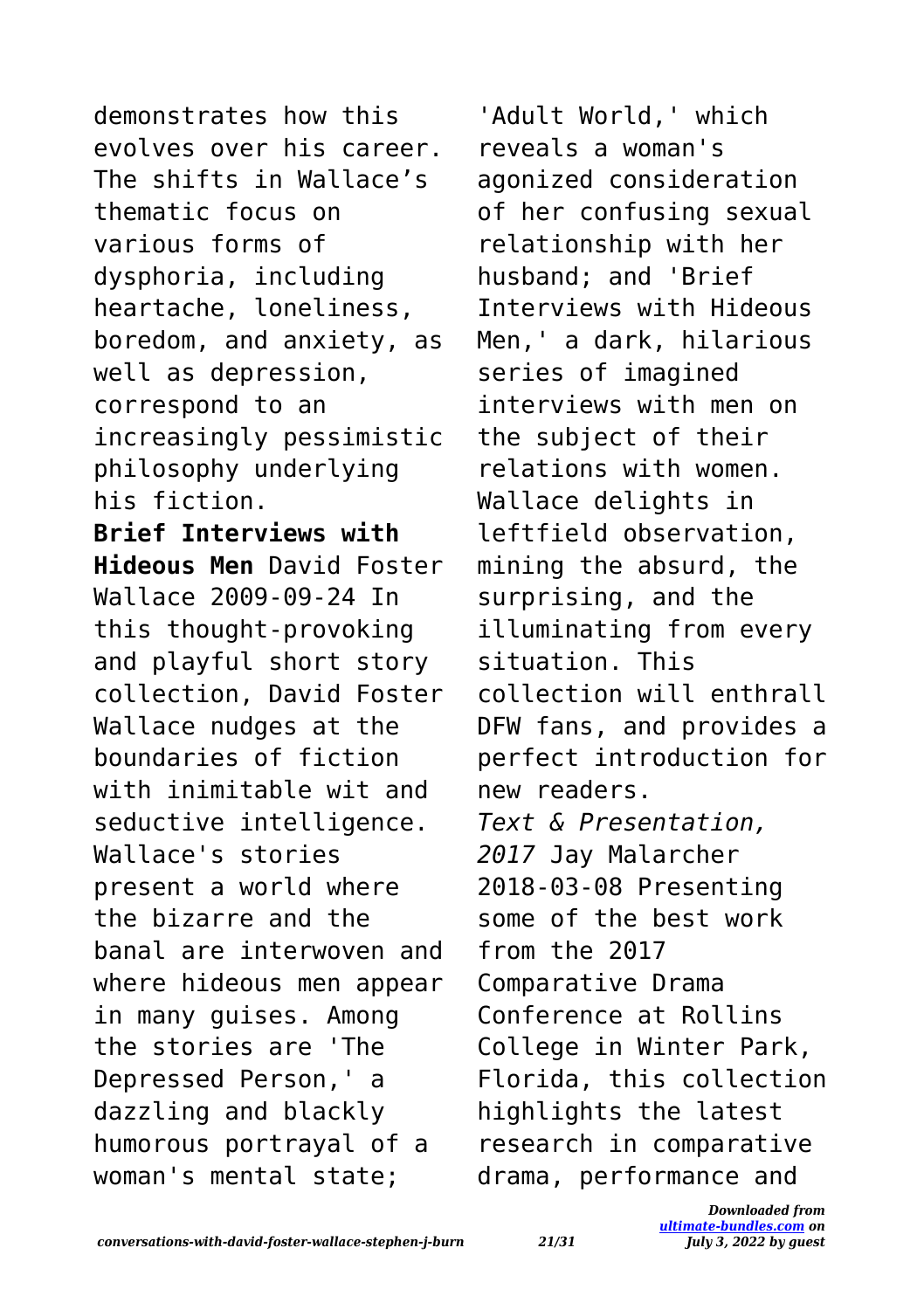dramatic textual analysis. Contributors cover a broad range of topics, from the "practical ethnography" of directing foreign language productions to writing for theoretical stages to the "radical deaf theater" of Aaron Sawyer's The Vineyard. A full transcript of the keynote conversation with American playwright and screenwriter Lisa Loomer is included. **David Foster Wallace: Fiction and Form** David Hering 2016-09-08 In David Foster Wallace: Fiction and Form, David Hering analyses the structures of David Foster Wallace's fiction, from his debut The Broom of the System to his final unfinished novel The Pale King. Incorporating extensive analysis of Wallace's drafts, notes and letters, and taking account of the rapidly expanding field of

Wallace scholarship, this book argues that the form of Wallace's fiction is always inextricably bound up within an ongoing conflict between the monologic and the dialogic, one strongly connected with Wallace's sense of his own authorial presence and identity in the work. Hering suggests that this conflict occurs at the level of both subject and composition, analysing the importance of a number of provocative structural and critical contexts – ghostliness, institutionality, reflection – to the fiction while describing how this argument is also visible within the development of Wallace's manuscripts, comparing early drafts with published material to offer a career-long framework of the construction of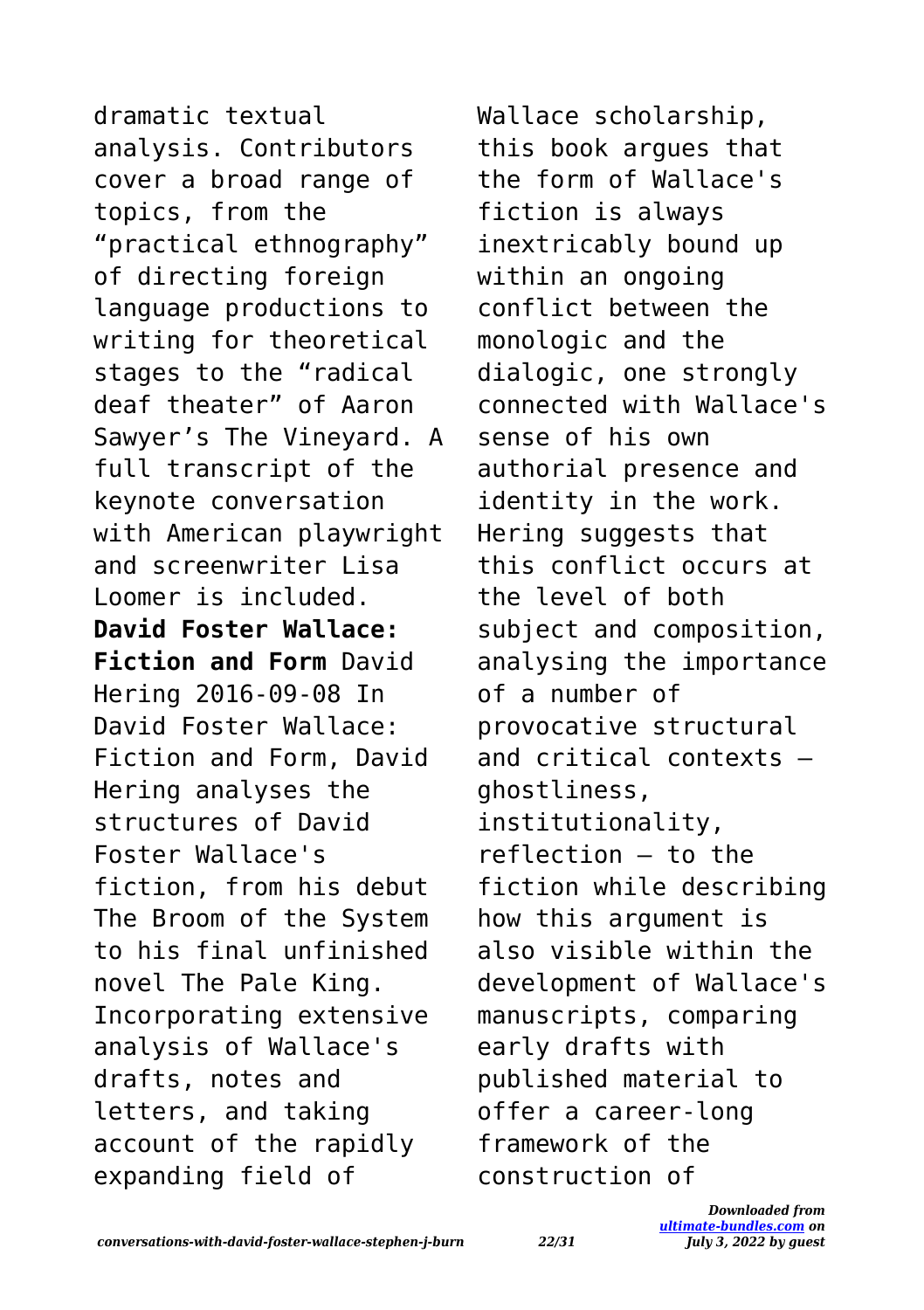Wallace's fiction. The final chapter offers an unprecedentedly detailed analysis of the troubled, decade-long construction of the work that became The Pale King.

The Unspeakable Failures of David Foster Wallace Clare Hayes-Brady 2017-08-24 "A critical overview of the writing of David Foster Wallace, taking his persistent interests in philosophy, language and plurality as points of departure"- -

A Supposedly Fun Thing I'll Never Do Again David Foster Wallace 2009-11-23 In this exuberantly praised book - a collection of seven pieces on subjects ranging from television to tennis, from the Illinois State Fair to the films of David Lynch, from postmodern literary theory to the supposed fun of traveling aboard a

Caribbean luxury cruiseliner - David Foster Wallace brings to nonfiction the same curiosity, hilarity, and exhilarating verbal facility that has delighted readers of his fiction, including the bestselling Infinite Jest. **Although Of Course You End Up Becoming Yourself** David Lipsky 2010-04-13 NOW A MAJOR MOTION PICTURE, STARRING JASON SEGAL AND JESSE EISENBERG, DIRECTED BY JAMES PONSOLDT An indelible portrait of David Foster Wallace, by turns funny and inspiring, based on a five-day trip with award-winning writer David Lipsky during Wallace's Infinite Jest tour In David Lipsky's view, David Foster Wallace was the best young writer in America. Wallace's pieces for Harper's magazine in the '90s were, according to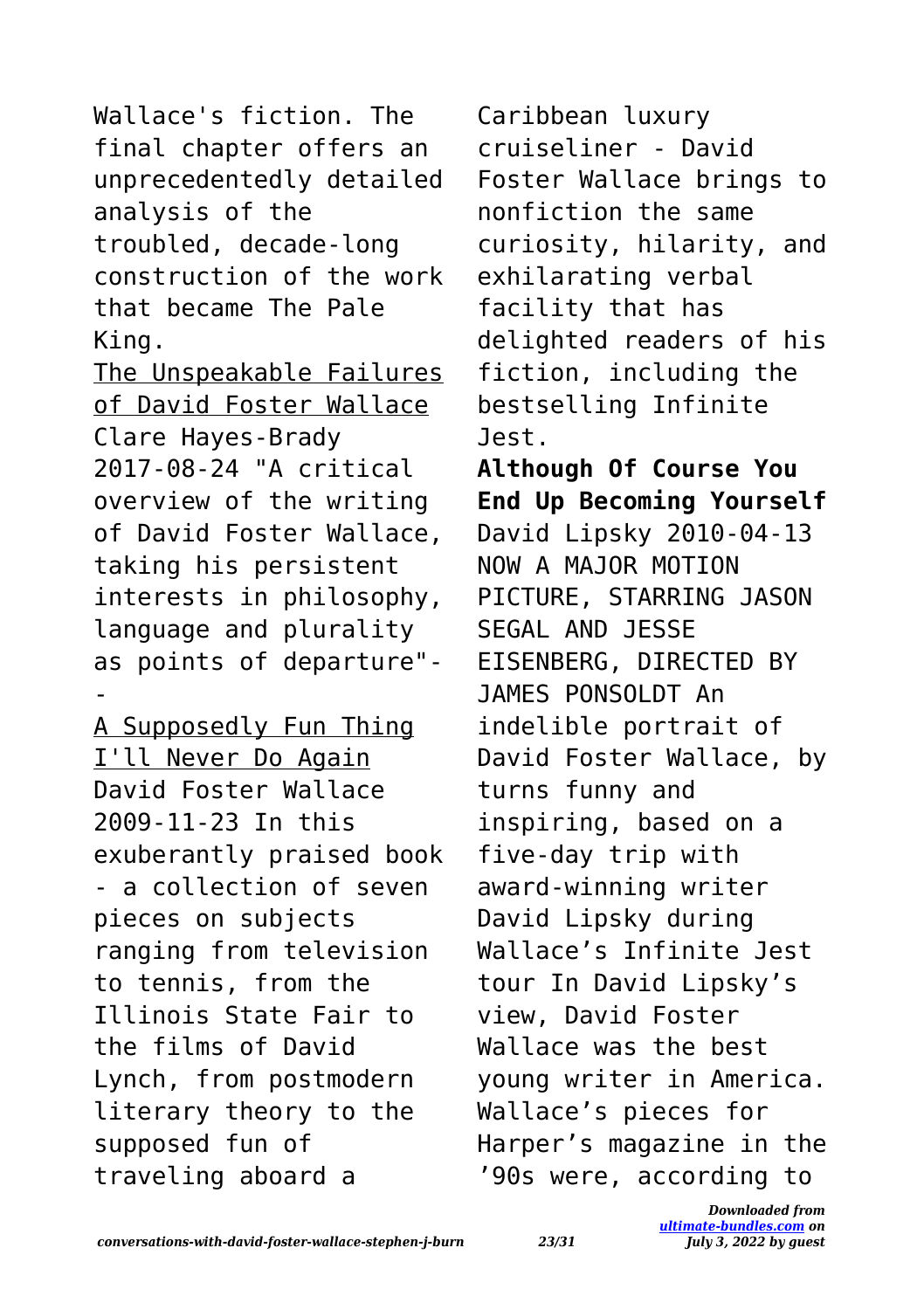Lipsky, "like hearing for the first time the brain voice of everybody I knew: Here was how we all talked, experienced, thought. It was like smelling the damp in the air, seeing the first flash from a storm a mile away. You knew something gigantic was coming." Then Rolling Stone sent Lipsky to join Wallace on the last leg of his book tour for Infinite Jest, the novel that made him internationally famous. They lose to each other at chess. They get icedin at an airport. They dash to Chicago to catch a make-up flight. They endure a terrible reader's escort in Minneapolis. Wallace does a reading, a signing, an NPR appearance. Wallace gives in and imbibes titanic amounts of hotel television (what he calls an "orgy of spectation"). They fly

back to Illinois, drive home, walk Wallace's dogs. Amid these everyday events, Wallace tells Lipsky remarkable things—everything he can about his life, how he feels, what he thinks, what terrifies and fascinates and confounds him—in the writing voice Lipsky had come to love. Lipsky took notes, stopped envying him, and came to feel about him—that grateful, awake feeling—the same way he felt about Infinite Jest. Then Lipsky heads to the airport, and Wallace goes to a dance at a Baptist church. A biography in five days, Although Of Course You End Up Becoming Yourself is David Foster Wallace as few experienced this great American writer. Told in his own words, here is Wallace's own story, and his astonishing, humane, alert way of looking at the world; here are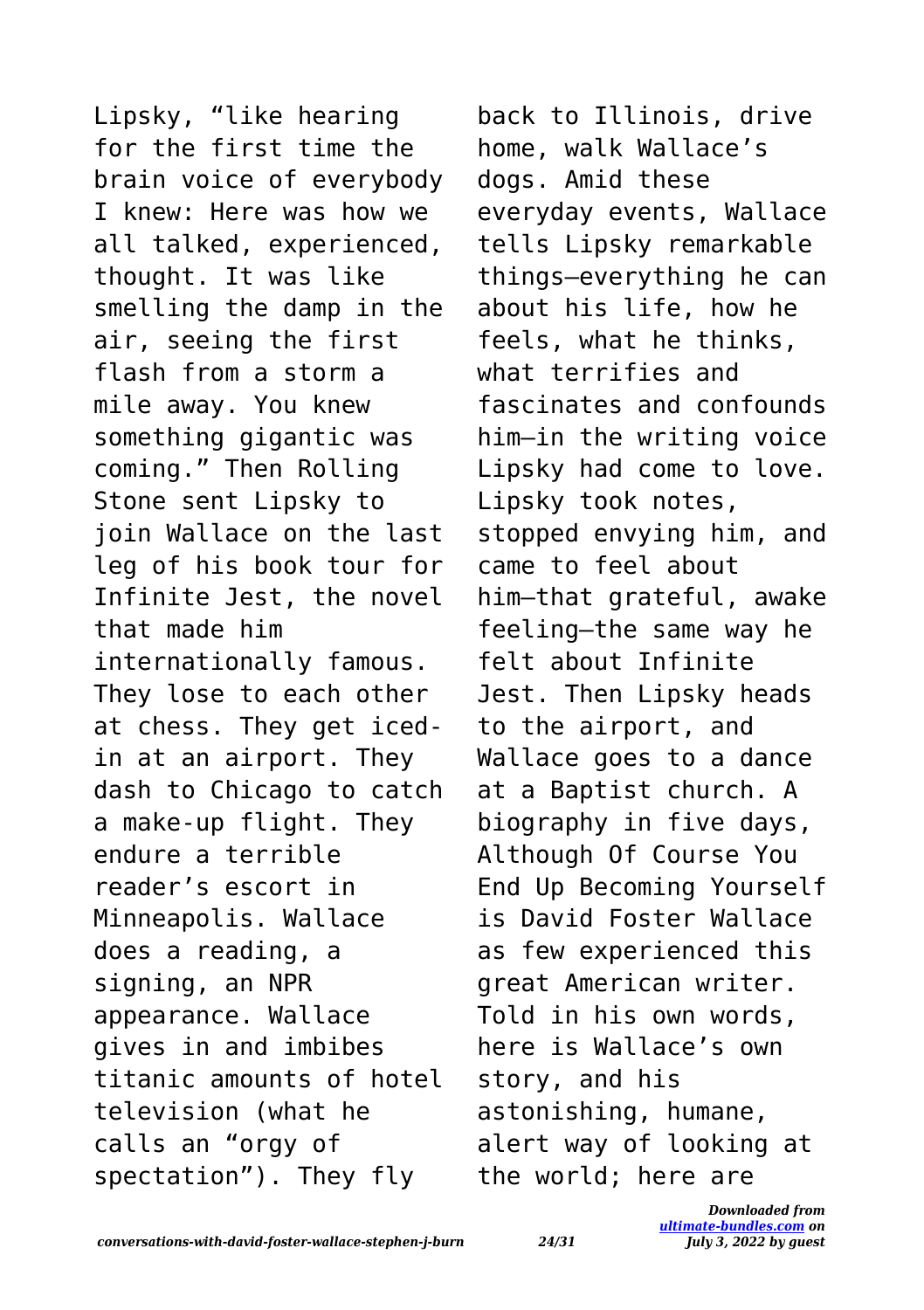stories of being a young writer—of being young generally—trying to knit together your ideas of who you should be and who other people expect you to be, and of being young in March of 1996. And of what it was like to be with and—as he tells it—what it was like to become David Foster Wallace. "If you can think of times in your life that you've treated people with extraordinary decency and love, and pure uninterested concern, just because they were valuable as human beings. The ability to do that with ourselves. To treat ourselves the way we would treat a really good, precious friend. Or a tiny child of ours that we absolutely loved more than life itself. And I think it's probably possible to achieve that. I think part of the job we're here for

is to learn how to do it. I know that sounds a little pious." —David Foster Wallace **The Broom of the System** David Foster Wallace 2016-10-18 Part of the Penguin Orange Collection, a limitedrun series of twelve influential and beloved American classics in a bold series design offering a modern take on the iconic Penguin paperback Winner of the 2016 AIGA + Design Observer 50 Books | 50 Covers competition For the seventieth anniversary of Penguin Classics, the Penguin Orange Collection celebrates the heritage of Penguin's iconic book design with twelve influential American literary classics representing the breadth and diversity of the Penguin Classics library. These collectible editions are dressed in the iconic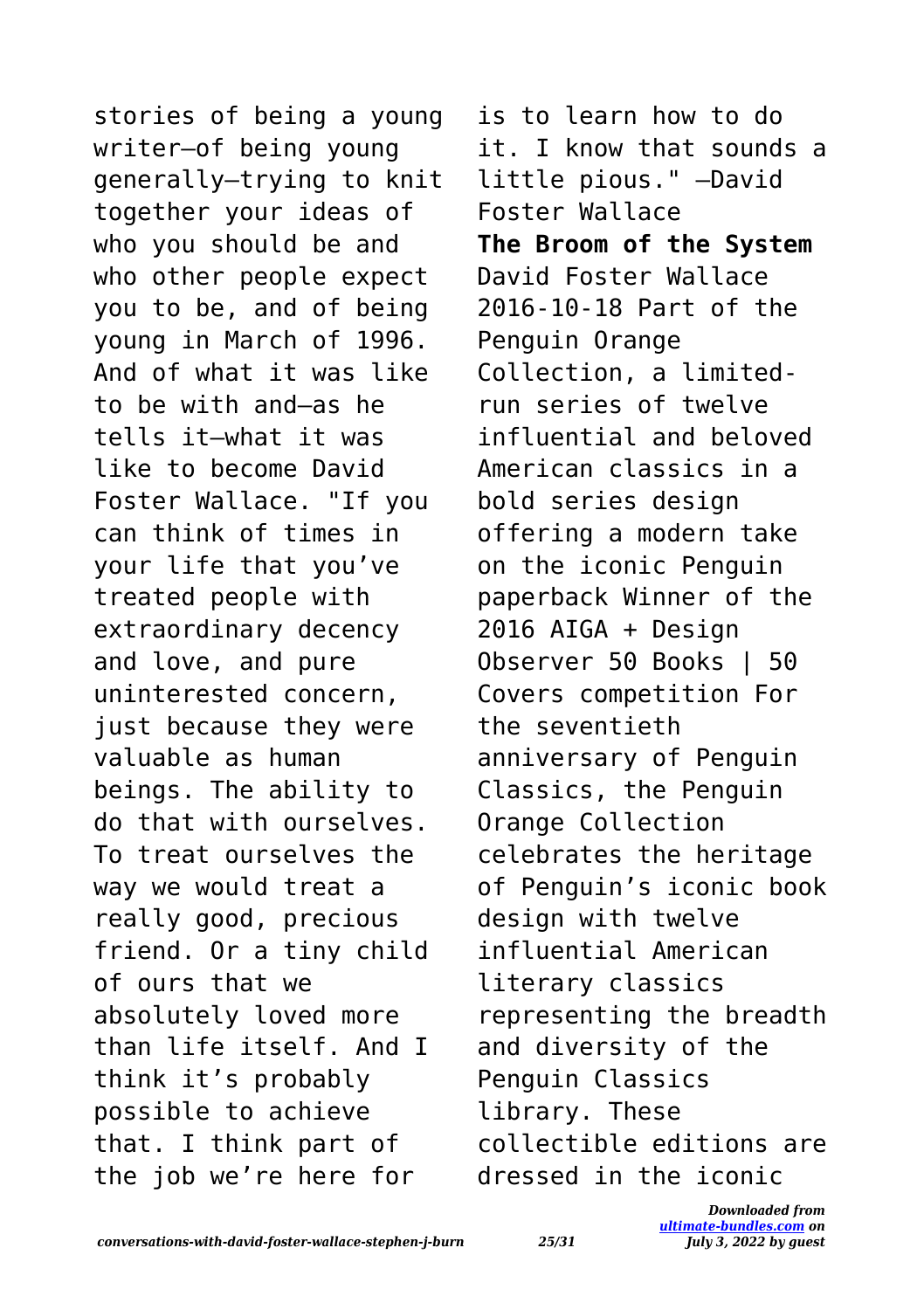orange and white triband cover design, first created in 1935, while french flaps, highquality paper, and striking cover illustrations provide the cutting-edge design treatment that is the signature of Penguin Classics Deluxe Editions today. The Broom of the System The "dazzling, exhilarating" (San Francisco Chronicle) debut novel from one of the most groundbreaking writers of his generation, The Broom of the System is an outlandishly funny and fiercely intelligent exploration of the paradoxes of language, storytelling, and reality. *#MeToo and Literary Studies* Mary K. Holland 2021-09-23 Literature has always recorded a history of patriarchy, sexual violence, and resistance. Academics have been using

literature to expose and critique this violence and domination for half a century. But the continued potency of #MeToo after its 2017 explosion adds new urgency and wider awareness about these issues, while revealing new ways in which rape culture shapes our everyday lives. This intersectional guide helps readers, students, teachers, and scholars face and challenge our culture of sexual violence by confronting it through the study of literature. #MeToo and Literary Studies gathers essays on literature from Ovid to Carmen Maria Machado, by academics working across the United States and around the world, who offer clear ways of using our reading, teaching, and critical practices to address rape culture and sexual violence. It also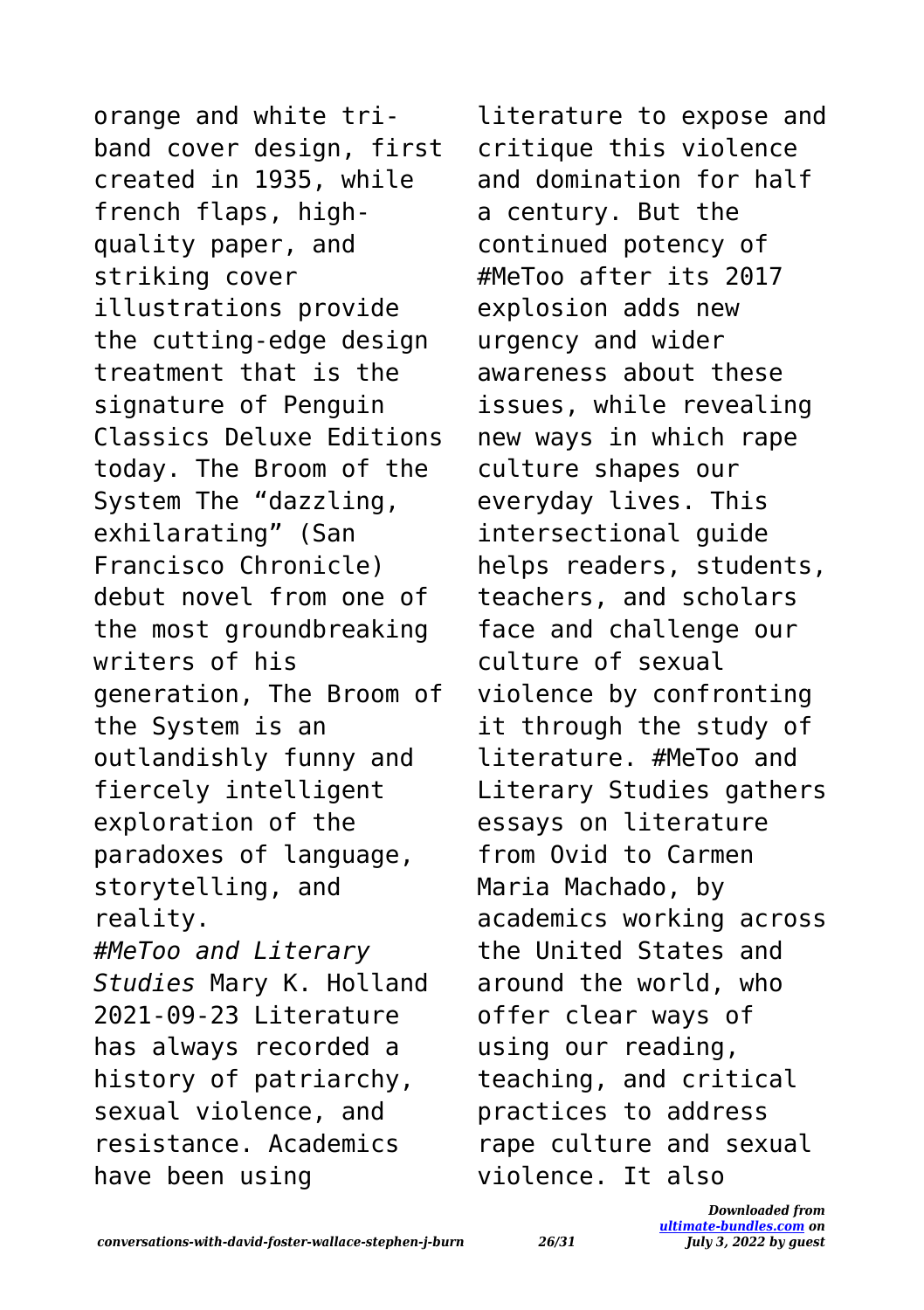examines the promise and limitations of the #MeToo movement itself, speaking to the productive use of social media as well as to the voices that the movement has so far muted. In uniting diverse voices to enable the #MeToo movement to reshape literary studies, this book is also committed to the idea that the way we read and write about literature can make real change in the world. **The David Foster Wallace Reader** David Foster Wallace 2014-11-11 Where do you begin with a writer as original and brilliant as David Foster Wallace? Here - with a carefully considered selection of his extraordinary body of work, chosen by a range of great writers, critics, and those who worked with him most closely. This volume presents his most dazzling, funniest, and

most heartbreaking work -- essays like his famous cruise-ship piece, "A Supposedly Fun Thing I'll Never Do Again," excerpts from his novels The Broom of the System, Infinite Jest, and The Pale King, and legendary stories like "The Depressed Person." Wallace's explorations of morality, selfconsciousness, addiction, sports, love, and the many other subjects that occupied him are represented here in both fiction and nonfiction. Collected for the first time are Wallace's first published story, "The View from Planet Trillaphon as Seen In Relation to the Bad Thing" and a selection of his work as a writing instructor, including reading lists, grammar guides, and general guidelines for his students. A dozen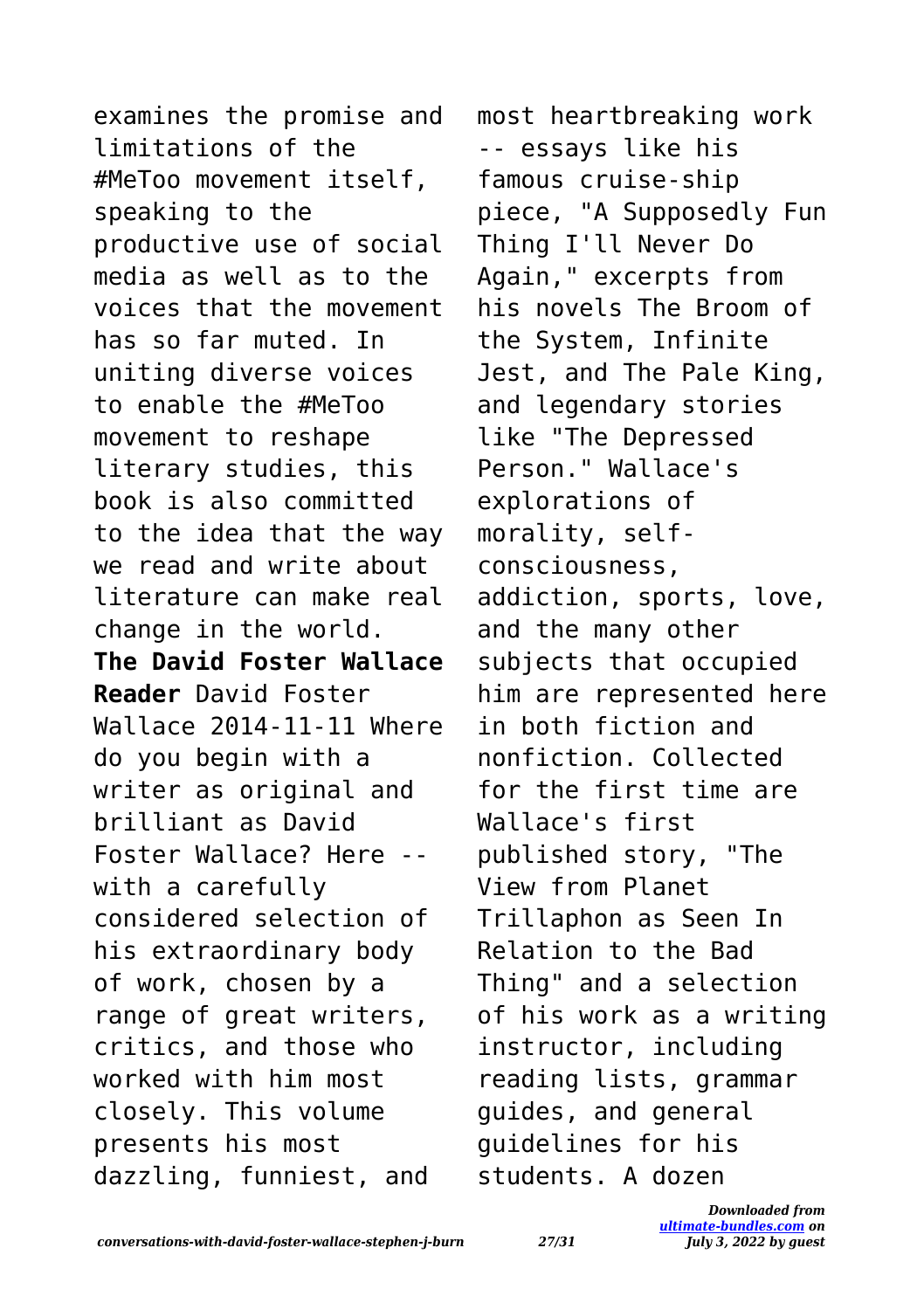writers and critics, including Hari Kunzru, Anne Fadiman, and Nam Le, add afterwords to favorite pieces, expanding our appreciation of the unique pleasures of Wallace's writing. The result is an astonishing volume that shows the breadth and range of "one of America's most daring and talented writers" (Los Angeles Times Book Review) whose work was full of humor, insight, and beauty. Rereading the Machine in the Garden Eric Erbacher 2014-11-06 The volume reexamines the trope of the intrusive machine and the regenerative pastoral garden, laid out fifty years ago by Leo Marx inThe Machine in the Garden, one of the founding texts of American Studies. Contributions explore the lasting influence of the trope in American culture and the arts,

rereading it as a dialectics where nature is as much technologized as technology is naturalized. They trace this dialectic trope in filmic and literary representations of industrial, bureaucratic, and digital gardens; they explore its function in the aftermath of the civil war, the rural electrification during the New Deal, in landscape art, and in ethnic literatures; and they discuss the historical premises and lasting influence of Leo Marx's seminal study. **Gesturing Toward Reality: David Foster Wallace and Philosophy** Robert K. Bolger 2014-06-19 Asked in 2006 about the philosophical nature of his fiction, the late American writer David Foster Wallace replied, "If some people read my fiction and see it as fundamentally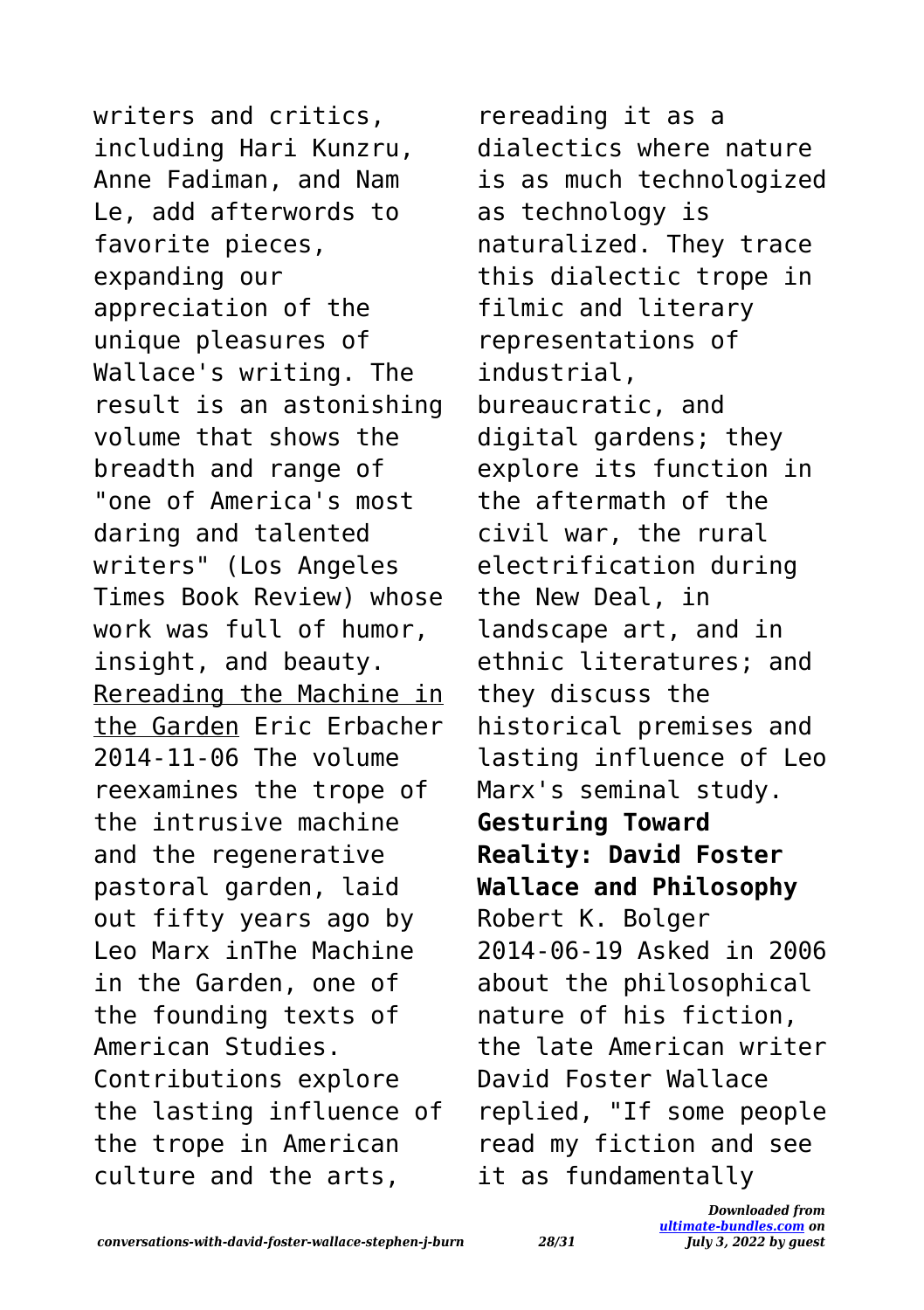about philosophical ideas, what it probably means is that these are pieces where the characters are not as alive and interesting as I meant them to be." Gesturing Toward Reality looks into this quality of Wallace's work—when the writer dons the philosopher's cap—and sees something else. With essays offering a careful perusal of Wallace's extensive and heavily annotated selfhelp library, reconsiderations of Wittgenstein's influence on his fiction, and serious explorations into the moral and spiritual landscape where Wallace lived and wrote, this collection offers a perspective on Wallace that even he was not always ready to see. Since so much has been said in specifically literary circles about Wallace's philosophical acumen, it seems natural to have those with an interest in both philosophy and Wallace's writing address how these two areas come together. **Material Phenomenology** Michel Henry 2008 This book is Michel Henry's most sustained investigation of Husserlian phenomenology. With painstaking detail and precision, Henry reveals the decisive methodological assumptions that led Husserlian phenomenology in the direction of Idealism. Returning to the materiality of life, Henry's material phenomenology situates central phenomenological themes--intentionality, temporality, embodiment, and intersubjectivity- within the full concreteness of life. One of the most accessible of Henry's books, Material Phenomenology is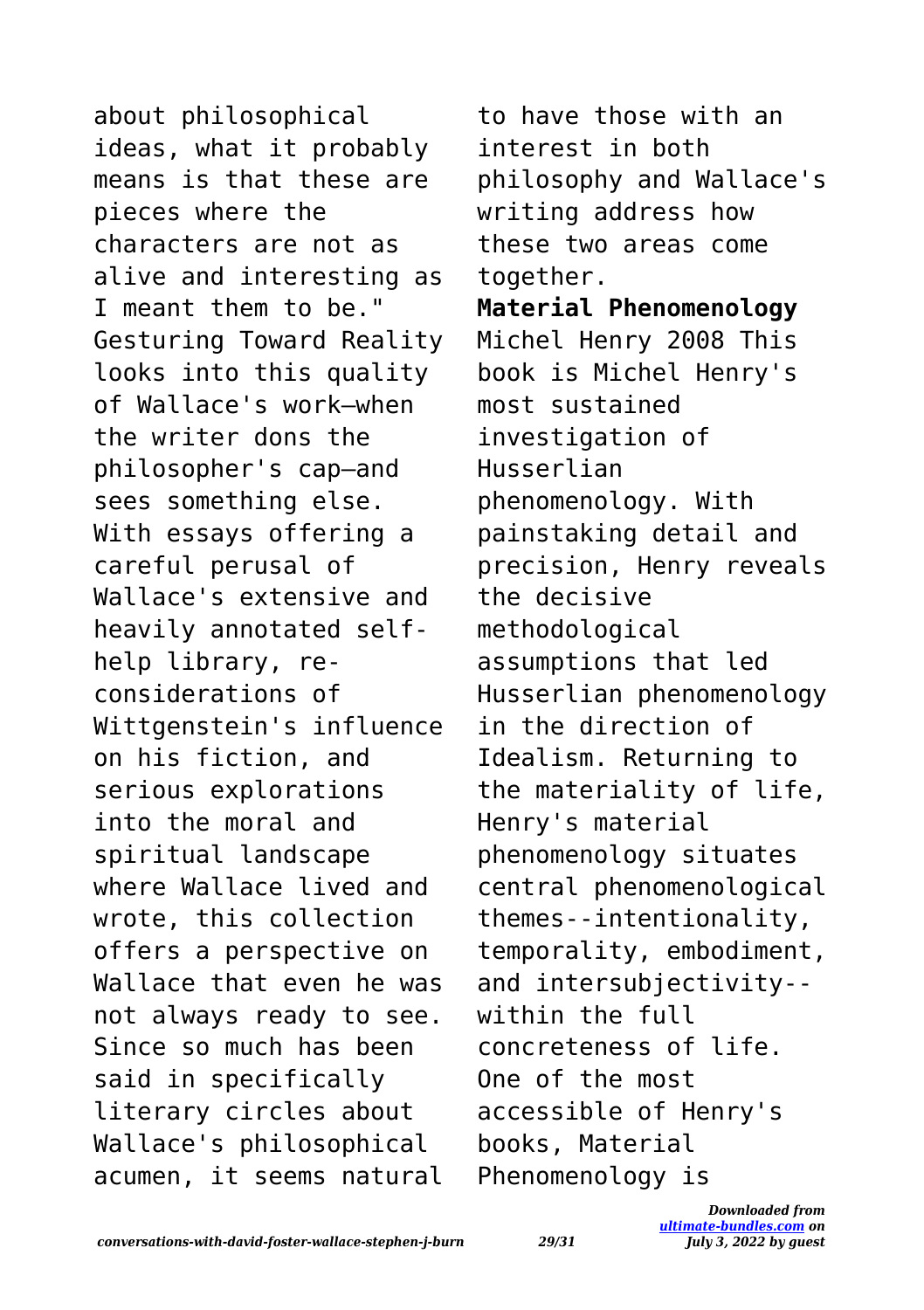essential reading for those interested in the future of phenomenology or in a philosophy of life in the truest sense.

**Conversations with David Foster Wallace** Stephen Burn 2012 Collection of interviews that profiles Wallace's career of twenty years, from 1987 until his suicide in 2008, that provides insight into his development as a writer and complicated persona. **The Palgrave Handbook of Literature and Mathematics** Robert Tubbs 2020-12-30 This handbook features essays written by both literary scholars and mathematicians that examine multiple facets of the connections between literature and mathematics. These connections range from mathematics and poetic meter to mathematics and modernism to mathematics as literature. Some

chapters focus on a single author, such as mathematics and Ezra Pound, Gertrude Stein, or Charles Dickens, while others consider a mathematical topic common to two or more authors, such as squaring the circle, chaos theory, Newton's calculus, or stochastic processes. With appeal for scholars and students in literature, mathematics, cultural history, and history of mathematics, this important volume aims to introduce the range, fertility, and complexity of the connections between mathematics, literature, and literary theory. **Approaches to Teaching the Works of David Foster Wallace** Stephen J. Burn 2019-08-01 David Foster Wallace's works engage with his literary moment--roughly summarized as postmodernism--and with